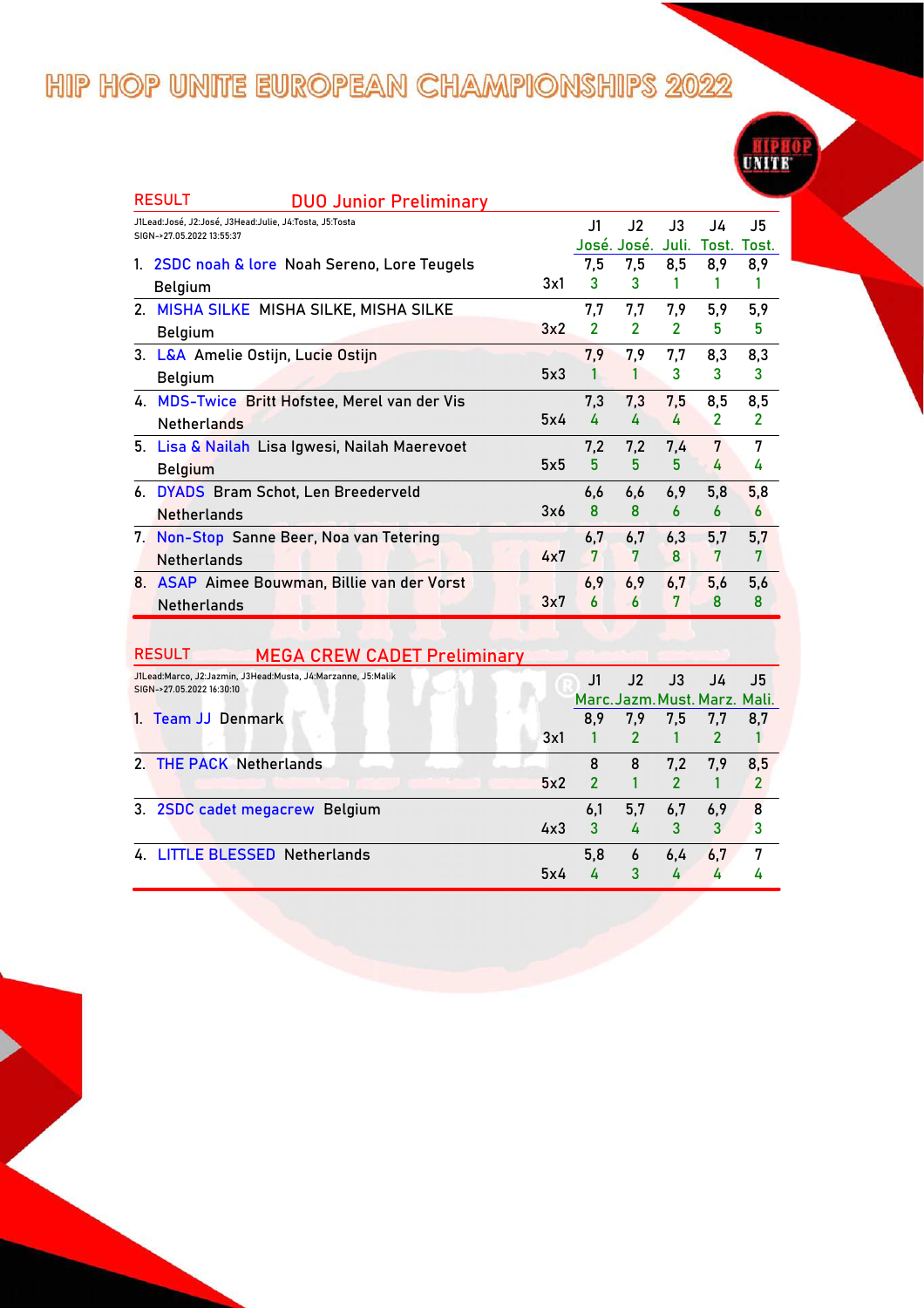

|     | <b>RESULT</b><br><b>JUNIOR SMALL CREW Preliminary</b>                                     |      |              |                |                       |                                     |                       |
|-----|-------------------------------------------------------------------------------------------|------|--------------|----------------|-----------------------|-------------------------------------|-----------------------|
|     | J1Lead:Marco, J2:Jazmin, J3Head:Musta, J4:Marzanne, J5:Malik<br>SIGN->27.05.2022 12:53:36 |      | J1           | J2             | J3                    | J4<br>Marc. Jazm. Must. Marz. Mali. | J <sub>5</sub>        |
|     | 1. FEARLESS Netherlands                                                                   |      | 8,9          | 8,8            | 8,4                   | 8,4                                 | 8,7                   |
|     |                                                                                           | 3x1  | 1            | 1              | 1                     | 2                                   | 3                     |
|     | 2. Voltage Belgium                                                                        |      | 8,3          | 8,65           | 8                     | 8,3                                 | 8,9                   |
|     |                                                                                           | 4x3  | 4            | 3              | 3                     | 3                                   | 1                     |
|     | 3. 2SDC junior crew Belgium                                                               | 3x4  | 8,55         | 8,5            | 8,2                   | 7,9                                 | 8,1                   |
|     |                                                                                           | a3   | $\mathbf{2}$ | 4              | 2                     | 6                                   | 6                     |
|     | 4. Versatility Denmark                                                                    | 3x4  | 8,4          | 8,7            | 7,9                   | 7,8                                 | 8,3                   |
|     |                                                                                           | a2   | 3            | $\overline{2}$ | 4                     | 7                                   | 5                     |
|     | 5. FUNKY BEAT Czech Republic                                                              |      | 8,2          | 8,3            | 7,8                   | 8,2                                 | 8,8                   |
|     |                                                                                           | 4x5  | 5            | 6              | 5 <sup>5</sup>        | 4                                   | $\mathbf{2}$          |
|     | 6. Hi5 <sup>**</sup> Hungary                                                              |      | 8,1          | 8,4            | 7,7                   | 8,5                                 | 7,7                   |
|     |                                                                                           | 4x6  | 6            | 5              | 6                     | 1                                   | 8                     |
|     | 7. Sequential Denmark                                                                     | 3x7  | 7,1<br>8     | 8,2<br>7       | 7,4<br>$7\phantom{.}$ | 7,7<br>8                            | 7,9<br>$\overline{7}$ |
|     |                                                                                           |      |              |                |                       |                                     |                       |
| 8   | <b>JJ Warriors Denmark</b>                                                                | 3x8  | 8<br>7       | 7,4<br>10      | 7,1<br>8              | 7,4<br>10                           | 8,5<br>4              |
|     | 9. One Peace Netherlands                                                                  |      | 6,9          |                |                       |                                     |                       |
|     |                                                                                           | 4x10 | 9            | 6,8<br>14      | 6,8<br>10             | 7,5<br>9                            | 7,1<br>10             |
|     | 10. MDS-Clout Netherlands                                                                 |      | 6,8          | 7              | 6,9                   | 6,9                                 | 7,3                   |
|     |                                                                                           | 3x10 | 10           | 12             | 9                     | 13                                  | 9                     |
|     | 11. Blaze Belgium                                                                         |      | 5,3          | 8,1            | 6,6                   | 8,1                                 | 5,7                   |
|     |                                                                                           | 3x11 | 15           | 8              | 11                    | 5                                   | 15                    |
|     | 12. MDS-Impact Netherlands                                                                | 3x12 | 6,5          | 6,9            | 6,5                   | 7,2                                 | 6,1                   |
|     |                                                                                           | b3   | 11           | 13             | 12                    | 11                                  | 14                    |
|     | 13. C.S. ONE Belgium                                                                      | 3x12 | 6,1          | 7,7            | 6,3                   | 6,5                                 | 6,9                   |
|     |                                                                                           | b2   | 12           | 9              | 13                    | 15                                  | 11                    |
| 14. | <b>Trick Shot Netherlands</b>                                                             |      | 5,8          | 7,3            | 6                     | 6,7                                 | 6,5                   |
|     |                                                                                           | 3x13 | 13           | 11             | 15                    | 14                                  | 12                    |
|     | 15. 2SDC Litlle Crew Belgium                                                              |      | 5,5          | 6,6            | 6,1                   | 7,1                                 | 6,3                   |
|     |                                                                                           | 4x14 | 14           | 15             | 14                    | 12                                  | 13                    |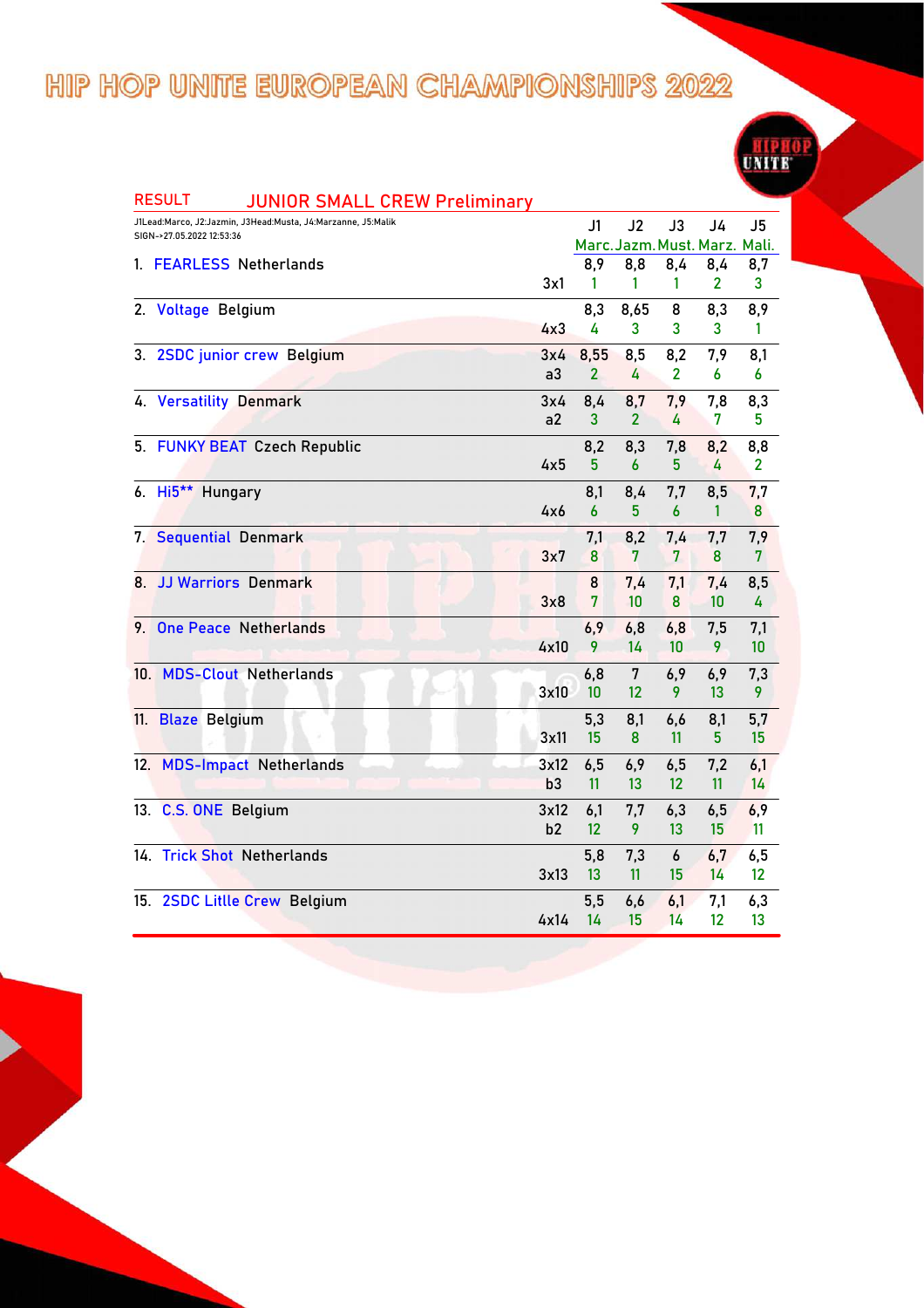|    | J1Lead:Marco, J2:Jazmin, J3Head:Musta, J4:Marzanne, J5:Malik<br>SIGN->27.05.2022 13:24:41 |                | J1                      | J2             | J3             | J4                            | J5             |
|----|-------------------------------------------------------------------------------------------|----------------|-------------------------|----------------|----------------|-------------------------------|----------------|
|    |                                                                                           |                |                         |                |                | Marc. Jazm. Must. Marz. Mali. |                |
|    | 1. U-nik Crew Belgium                                                                     |                | 8,5                     | 8,5            | 8,5            | 8                             | 8,6            |
|    |                                                                                           | 4x1            |                         |                | 1              | 2                             | 1              |
|    | 2. The Clique Denmark                                                                     |                | 8,3                     | 8,3            | 8,3            | 8,3                           | 8,4            |
|    |                                                                                           | 5x2            | $\overline{\mathbf{c}}$ | $\overline{2}$ | $\overline{2}$ | 1                             | $\overline{2}$ |
|    | 3. Project Maangata Belgium                                                               |                | 8,2                     | 6,8            | 8,1            | 7,1                           | 8              |
|    |                                                                                           | 3x3            | 3                       | 8              | 3              | 8                             | 3              |
|    | 4. Collusion Belgium                                                                      |                | 8                       | 7,5            | 7,9            | 7,7                           | 7,6            |
|    |                                                                                           | 5x4            | 4                       | 4              | 4              | 3                             | 4              |
|    | 5. R.D.C Belgium                                                                          | 4x6            | 7                       | 7,3            | 7,3            | 7,3                           | 6,6            |
|    |                                                                                           | a <sub>3</sub> | 7                       | 5              | 5              | 6                             | 6              |
| 6. | <b>MDS-Adults Netherlands</b>                                                             | 4x6            | 7,4                     | 7,1            | 6,9            | 7,4                           | 6,4            |
|    |                                                                                           | a2             | $\boldsymbol{6}$        | 6              | 6              | 5                             | 7              |
|    | 7. The Queens Netherlands                                                                 |                | 6,5                     | 7,9            | 6,7            | 6,8                           | 7              |
|    |                                                                                           | 3x7            | 8                       | 3              | 7              | 9                             | 5              |
|    | 8. NO'TORIOUS Netherlands                                                                 | 3x8            | 7,7                     | 6,7            | 6,4            | 7,5                           | 6,2            |
|    |                                                                                           | b3             | 5                       | 9              | 9              | 4                             | 8              |
|    | 9. 2SDC Adult Crew Belgium                                                                | 3x8            | 6                       | 7              | 6,6            | 7,2                           | 6              |
|    |                                                                                           | b2             | 9                       | 7              | 8              | 7                             | 9              |

**UNITE** 

|    | J1Lead:José, J2:José, J3Head:Julie, J4:Tosta, J5:Tosta<br>SIGN->27.05.2022 13:55:37 |     | J1                      | J2             | $\mathsf{J}3$ | J4             | J5           |
|----|-------------------------------------------------------------------------------------|-----|-------------------------|----------------|---------------|----------------|--------------|
|    |                                                                                     |     |                         | José. José.    | Juli.         | Tost. Tost.    |              |
| 1. | 2SDC noah & lore Noah Sereno, Lore Teugels                                          |     | 7.5                     | 7.5            | 8,5           | 8.9            | 8,9          |
|    | <b>Belgium</b>                                                                      | 3x1 | 3                       | 3              |               |                |              |
|    | 2. MISHA SILKE MISHA SILKE, MISHA SILKE                                             |     | 7,7                     | 7,7            | 7,9           | 5,9            | 5,9          |
|    | <b>Belgium</b>                                                                      | 3x2 | $\overline{\mathbf{c}}$ | $\overline{2}$ | 2             | 5              | 5            |
|    | 3. L&A Amelie Ostijn, Lucie Ostijn                                                  |     | 7.9                     | 7,9            | 7,7           | 8,3            | 8,3          |
|    | <b>Belgium</b>                                                                      | 5x3 | 1                       |                | 3             | 3              | 3            |
|    | 4. MDS-Twice Britt Hofstee, Merel van der Vis                                       |     | 7,3                     | 7,3            | 7,5           | 8,5            | 8,5          |
|    | <b>Netherlands</b>                                                                  | 5x4 | 4                       | 4              | 4             | $\overline{2}$ | $\mathbf{2}$ |
|    | 5. Lisa & Nailah Lisa Igwesi, Nailah Maerevoet                                      |     | 7,2                     | 7,2            | 7,4           | 7              | 7            |
|    | <b>Belgium</b>                                                                      | 5x5 | 5                       | 5              | 5             | 4              | 4            |
|    | 6. DYADS Bram Schot, Len Breederveld                                                |     | 6,6                     | 6.6            | 6,9           | 5,8            | 5,8          |
|    | <b>Netherlands</b>                                                                  | 3x6 | 8                       | 8              | 6             | 6              | 6            |
|    | 7. Non-Stop Sanne Beer, Noa van Tetering                                            |     | 6,7                     | 6,7            | 6,3           | 5,7            | 5,7          |
|    | <b>Netherlands</b>                                                                  | 4x7 | 7                       | 7              | 8             | 7              | 7            |
|    | 8. ASAP Aimee Bouwman, Billie van der Vorst                                         |     | 6,9                     | 6,9            | 6.7           | 5.6            | 5,6          |
|    | Netherlands                                                                         | 3x7 | 6                       | 6              | 7             | 8              | 8            |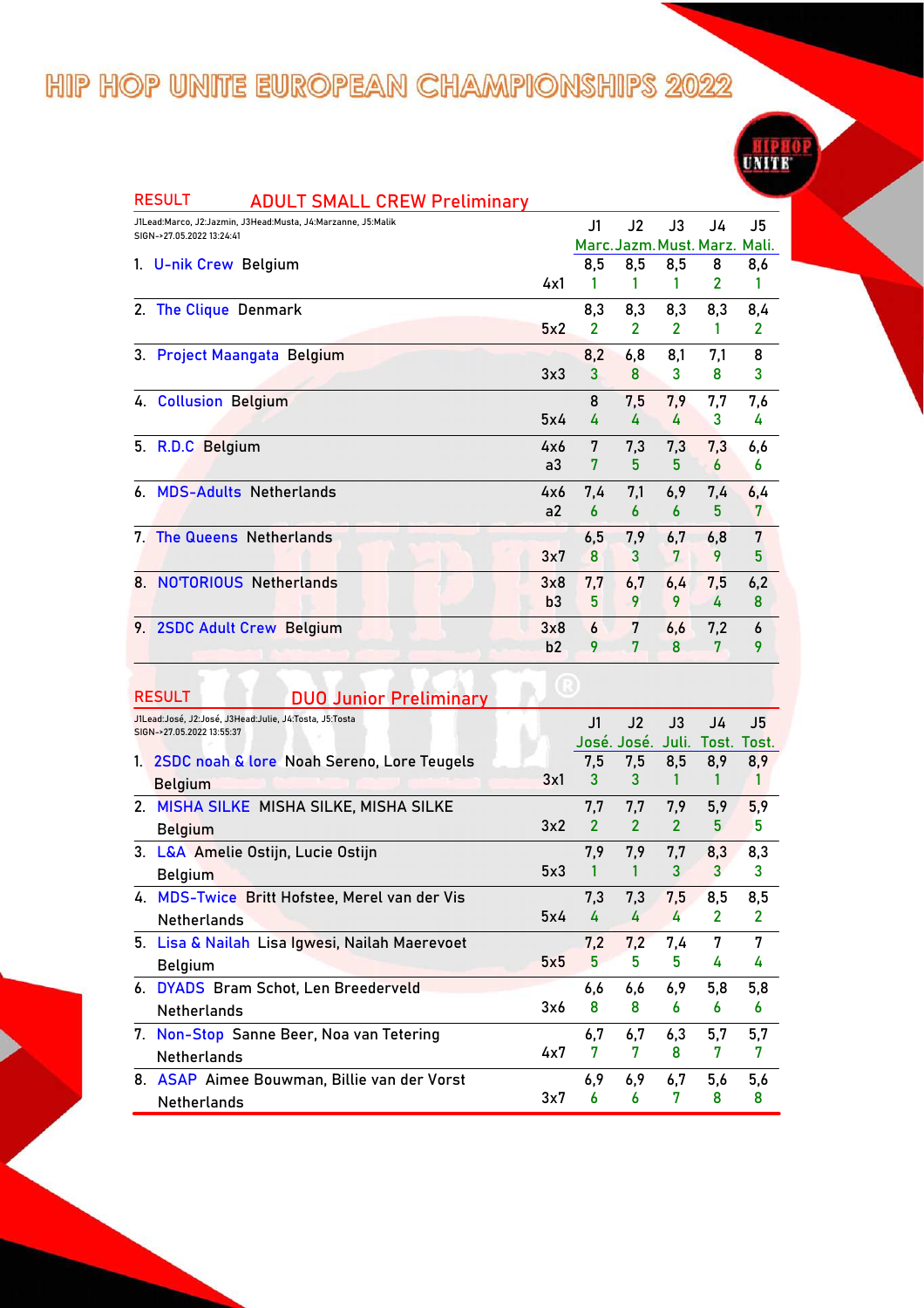| <b>RESULT</b><br><b>DUO Adult Preliminary</b>                                                       |     |                |                                      |                       |                     |                     |
|-----------------------------------------------------------------------------------------------------|-----|----------------|--------------------------------------|-----------------------|---------------------|---------------------|
| J1Lead:José, J2:José, J3Head:Julie, J4:Tosta, J5:Tosta                                              |     | J1.            | J2                                   | $\mathsf{J}3$         | J4                  | J5                  |
|                                                                                                     |     |                | José. José. Juli. Tost. Tost.        |                       |                     |                     |
| 1. Oh my Funky Groove                                                                               |     |                |                                      |                       |                     |                     |
| Oh my Funky Groove, Oh my Funky Groove                                                              |     | 7.6            | 7,6                                  | 8,6                   | 8,1                 | 8,1                 |
| <b>Belgium</b>                                                                                      | 3x1 | $\overline{2}$ | $\mathcal{P}$                        | 1                     | 1                   | $\mathbf{1}$        |
| 2. Nameless Behroz Akbari, Chilton Galimo                                                           |     | 8,3            | 8,3                                  | 8,5                   | 7,9                 | 7,9                 |
| <b>Netherlands</b>                                                                                  | 5x2 | 1              | 1                                    | $\overline{2}$        | $\overline{2}$      | $\mathbf{2}$        |
| 3. diggity Zoë van Zanten, Esmee Mullenders                                                         |     | 7,4            | 7,4                                  | 7,7                   | 7,7                 | 7,7                 |
| <b>Netherlands</b>                                                                                  | 5x3 | 3              | 3                                    | 3                     | 3                   | 3                   |
| 4. Dimension Isabelle Meijers, Liz Keularts                                                         |     | 7,2            | 7,2                                  | 7.4                   | 7                   | 7                   |
| <b>Netherlands</b>                                                                                  | 5x4 | 4              | 4                                    | 4                     | 4                   | 4                   |
| 5. COLLUSION Louis Swanepoel, Nica Oele                                                             |     | 7,1            | 7,1                                  | 7,3                   | 6,8                 | 6,8                 |
| <b>Netherlands</b>                                                                                  | 3x5 | 5              | 5                                    | 5                     | 6                   | 6                   |
| 6. Sync Sarah Schreijen, Lotte Moureau                                                              |     | 6,9            | 6,9                                  | 7                     | 6,9                 | 6,9                 |
| <b>Netherlands</b>                                                                                  | 5x6 | 6              | $\boldsymbol{6}$                     | 6                     | 5                   | 5                   |
|                                                                                                     |     |                |                                      |                       |                     |                     |
| <b>RESULT</b>                                                                                       |     |                |                                      |                       |                     |                     |
| <b>CADET SMALL CREW Preliminary</b><br>J1Lead:Marco, J2:Jazmin, J3Head:Musta, J4:Marzanne, J5:Malik |     |                |                                      |                       |                     |                     |
| SIGN->27.05.2022 15:01:57                                                                           |     | J1             | J2                                   | J3                    | J4                  | J5                  |
| <b>FUNKY BEAT Czech Republic</b><br>1.                                                              |     | 8,9            | Marc. Jazm. Must. Marz. Mali.<br>8,7 | 8,3                   | 8,3                 | 6,6                 |
|                                                                                                     | 4x1 | 1              | 1                                    | 1                     | 1                   | 4                   |
| 2. WANTED Netherlands                                                                               |     | 8,1            | 8,2                                  |                       |                     |                     |
|                                                                                                     | 4x2 | $\overline{2}$ | 4                                    | 8,2<br>$\overline{2}$ | 8<br>$\overline{2}$ | 7,6<br>$\mathbf{2}$ |
|                                                                                                     |     |                |                                      |                       |                     |                     |
| 3. The Kidz Denmark                                                                                 | 3x3 | 8<br>3         | 8<br>5                               | 7,8<br>3              | 7,3<br>6            | 7<br>3              |
|                                                                                                     |     |                |                                      |                       |                     |                     |
| 4. RECKLESS Netherlands                                                                             |     | 7,5            | 8,3                                  | 7,5                   | 7,8                 | 6,2                 |
|                                                                                                     | 4x4 | 4              | 3                                    | 4                     | 3                   | 6                   |
| 5. New Generation Belgium                                                                           |     | 7              | 8,5                                  | 7,1                   | 7,5                 | 8,2                 |
|                                                                                                     | 5x5 | 5              | $\overline{2}$                       | 5                     | 5                   | 1                   |
| 6. Dance Group A&D Czech Republic                                                                   |     | 6,5            | 7,6                                  | 7                     | 7,6                 | 5,9                 |
|                                                                                                     |     |                |                                      |                       |                     |                     |

**UNITE** 

| 6. Dance Group A&D Czech Republic |      | 6,5 | 7,6 7 |     | 7,6 | 5,9 |
|-----------------------------------|------|-----|-------|-----|-----|-----|
|                                   | 4x6  | 6   | 6     | 6   | 4   | 8   |
| 7. KIDS DEVOTION CREW Belgium     |      | 5.8 | 7,5   | 6,8 | 7,1 | 6,4 |
|                                   | 3x7  | 8   |       | 8   |     | 5.  |
| 8. D&D Lions Netherlands          |      | 5.7 | 7     | 6,9 |     | 6   |
|                                   | 4x8  |     | 8     |     | 8   | 7   |
| 9. Overkill Netherlands           |      | 6   | 6.5   | 6,7 | 6,7 | 5,6 |
|                                   | 4x9  |     |       |     |     | 10  |
| 10. New Flame Netherlands         |      | 5.5 | 6     | 6,3 | 6.4 | 5,8 |
|                                   | 5x10 | 10  | 10    | 10  | 10  |     |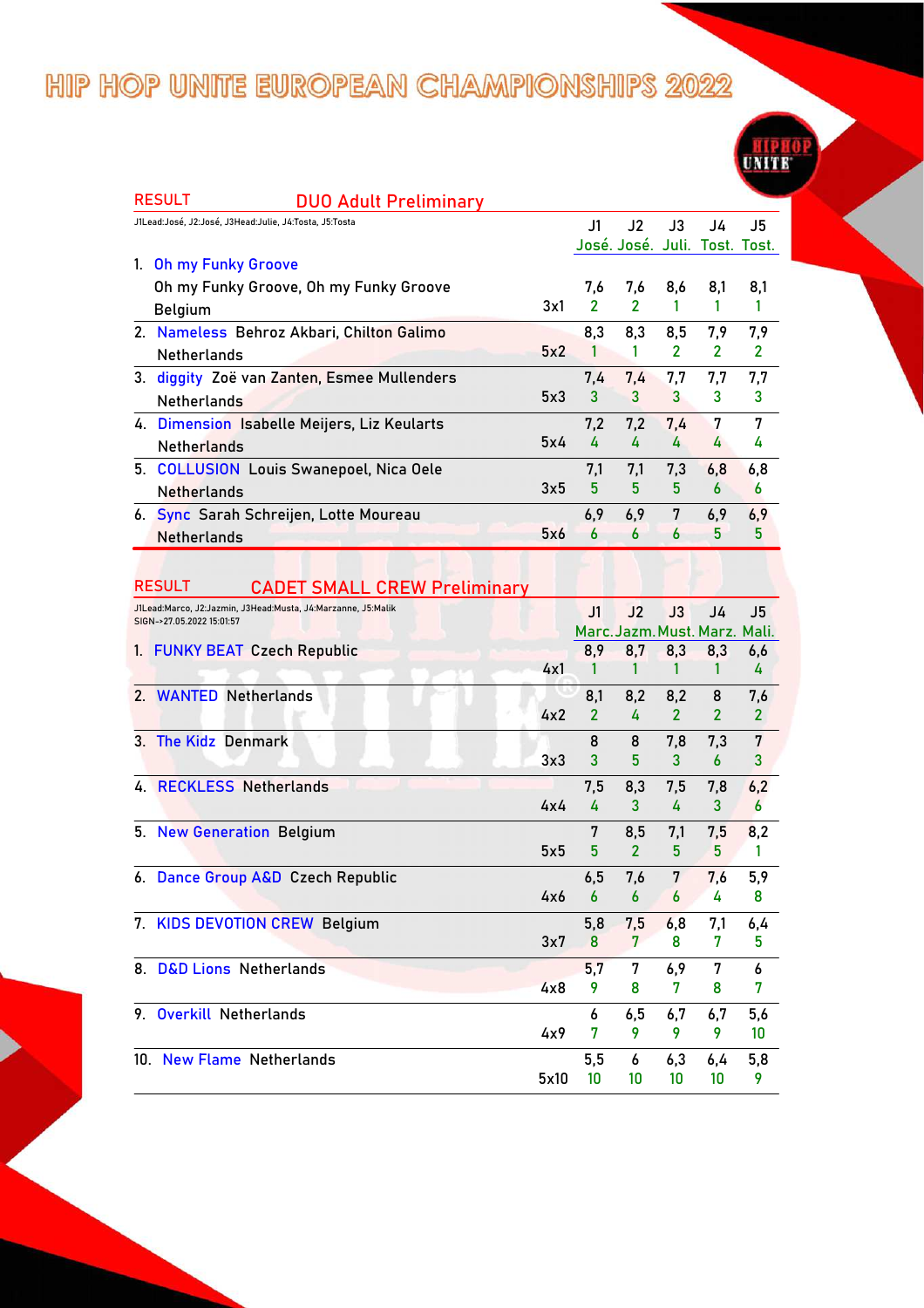| <b>RESULT</b>             | <b>SENIOR SMALL CREW Final</b>                               |               |   |                               |      |  |
|---------------------------|--------------------------------------------------------------|---------------|---|-------------------------------|------|--|
|                           |                                                              |               |   |                               |      |  |
| SIGN->28.05.2022 20:29:40 | J1Lead:Marco, J2:Jazmin, J3Head:Musta, J4:Marzanne, J5:Malik | $\mathbf{J1}$ |   | J2 J3 J4                      | - J5 |  |
|                           |                                                              |               |   | Marc. Jazm. Must. Marz. Mali. |      |  |
| 1. Fanny Pak Belgium      |                                                              | 8.5           | 8 | 7.3                           | 8.7  |  |

**1 1 1 1 1**

|    | <b>RESULT</b><br><b>DUO Cadet Preliminary</b>          |     |                         |                |                |                |                  |
|----|--------------------------------------------------------|-----|-------------------------|----------------|----------------|----------------|------------------|
|    | J1Lead:José, J2:José, J3Head:Julie, J4:Tosta, J5:Tosta |     | J1                      | J2             | $\mathsf{J}3$  | J4             | J5               |
|    | SIGN->27.05.2022 15:42:24                              |     |                         | José. José.    | Juli.          | Tost.          | Tost.            |
| 1. | zita & juul zita & juul, zita & juul                   | 3x2 | 7,6                     | 7,6            | 8,1            | 7,8            | 7,8              |
|    | <b>Belgium</b>                                         | a3  | 3                       | 3              | 1              | $\overline{2}$ | $\overline{2}$   |
|    | 2. Ruffneck Rebels Tina Smutkova, Viktorie Petrová     | 3x2 | 7                       | 7              | 7,9            | 7,9            | 7,9              |
|    | <b>Czech Republic</b>                                  | a2  | 6                       | 6              | $\overline{2}$ | 1              |                  |
|    | 3. CHAOS Nikki Vrenken, Dahné Deane                    |     | 8                       | 8              | 7,7            | 7,7            | 7,7              |
|    | <b>Netherlands</b>                                     | 5x3 | $\overline{\mathbf{c}}$ | $\overline{2}$ | 3              | 3              | 3                |
|    | 4. L.A. Lorenzo Proenings, Aliyah Pani                 |     | 8,2                     | 8,2            | 7.4            | 7.6            | 7,6              |
|    | <b>Netherlands</b>                                     | 4x4 | 1                       | 1              | 5              | 4              | 4                |
|    | 5. Connected Ylvi Gärtener, Michelle Crombach          |     | 6,3                     | 6,3            | 7,5            | 7,5            | 7,5              |
|    | <b>Netherlands</b>                                     | 3x5 | 9                       | 9              | 4              | 5              | 5                |
|    | 6. D-Kids Demi Masius, Isa Knarren                     |     | 7,3                     | 7,3            | 7              | 7,4            | 7,4              |
|    | <b>Netherlands</b>                                     | 4x6 | 4                       | 4              | 8              | 6              | $\boldsymbol{6}$ |
|    | 7. Moving the body Veronika Laníková, Ema Čecháčková   |     | 7,2                     | 7,2            | 7,3            | 6,9            | 6,9              |
|    | <b>Czech Republic</b>                                  | 3x6 | 5                       | 5              | 6              | 9              | 9                |
|    | 8. D&A Delia Poh Ndoumin, Astrid Saby Lawu             |     | 6,8                     | 6,8            | 7,2            | 7,1            | 7,1              |
|    | <b>Belgium</b>                                         | 3x7 | 7                       | 7              | 7              | 8              | 8                |
|    | 9. No Joke Benthe Duister, Vedra Ricksen               |     | 6.6                     | 6.6            | 6,8            | 7,3            | 7,3              |
|    | <b>Netherlands</b>                                     | 4x8 | $\mathbf{8}$            | 8              | 9              | 7              | 7                |

#### RESULT **DUO Senior Preliminary**

| J1Lead:José, J2:José, J3Head:Julie, J4:Tosta, J5:Tosta<br>SIGN->27.05.2022 15:49:13 |  | J1 J2 J3 J4 J5                |  |  |
|-------------------------------------------------------------------------------------|--|-------------------------------|--|--|
|                                                                                     |  | José. José. Juli. Tost. Tost. |  |  |
| 1. Utopia Yemisi Andersson, Mie Louise Esberg                                       |  | 7,3 7,3 7,9 6,8 6,8           |  |  |
| Denmark                                                                             |  | $5x1 \t1 \t1 \t1 \t1 \t1$     |  |  |
| 2. 2-RIST Iris Renty, Steven Jansen                                                 |  | $6,7$ $6,7$ $7,7$ $6,7$ $6,7$ |  |  |
| <b>Belgium</b>                                                                      |  | $5x^2$ $2$ $2$ $2$ $2$ $2$    |  |  |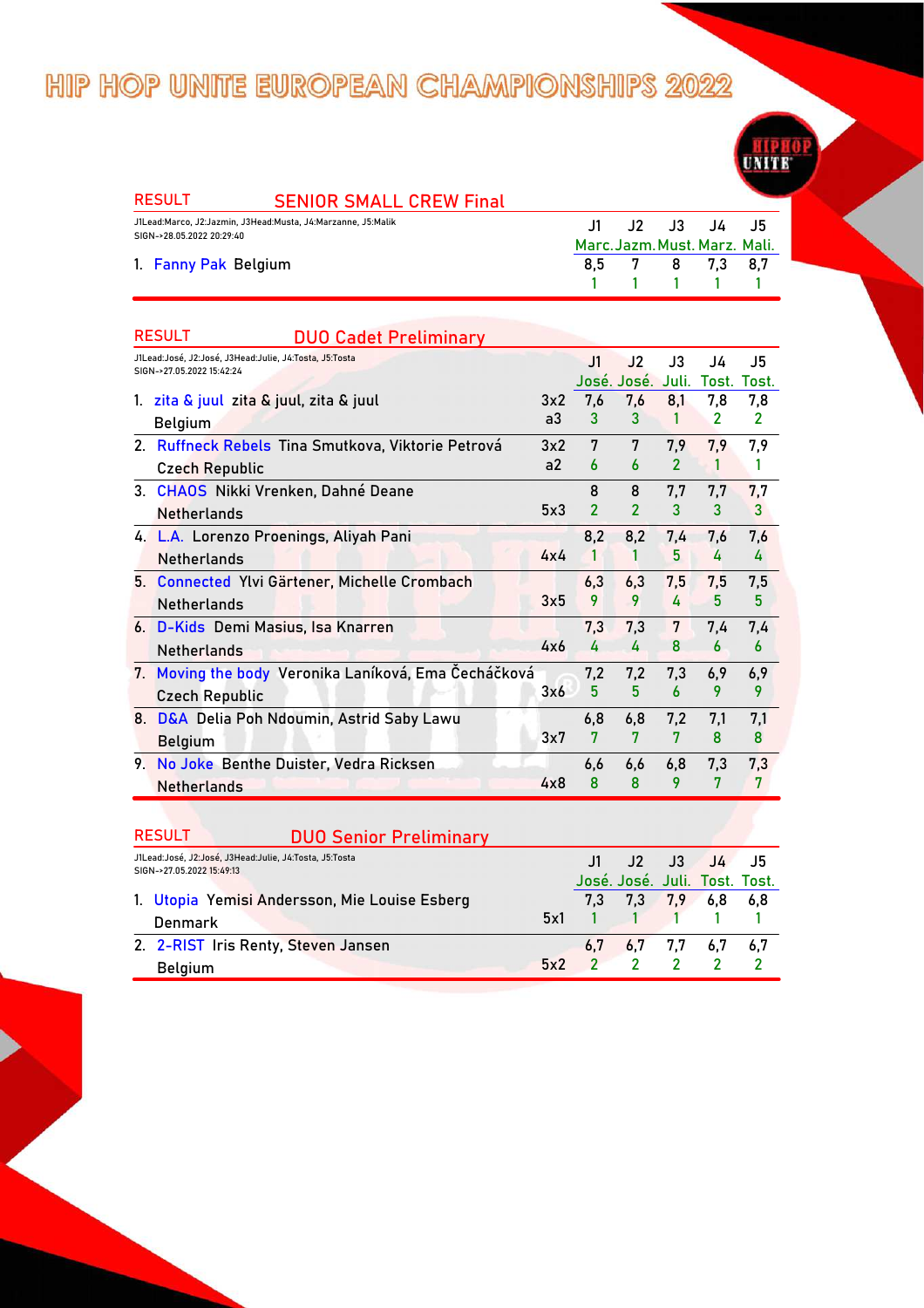

| <b>RESULT</b><br><b>MEGA CREW CADET Preliminary</b>                                       |     |     |     |               |                               |     |
|-------------------------------------------------------------------------------------------|-----|-----|-----|---------------|-------------------------------|-----|
| J1Lead:Marco, J2:Jazmin, J3Head:Musta, J4:Marzanne, J5:Malik<br>SIGN->27.05.2022 16:30:10 |     | J1  | J2  | $\mathsf{J}3$ | J4                            | J5  |
|                                                                                           |     |     |     |               | Marc. Jazm. Must. Marz. Mali. |     |
| 1. Team JJ Denmark                                                                        |     | 8,9 | 7,9 | 7,5           | 7,7                           | 8,7 |
|                                                                                           | 3x1 |     | 2   |               | 2                             |     |
| 2. THE PACK Netherlands                                                                   |     | 8   | 8   | 7,2           | 7,9                           | 8.5 |
|                                                                                           | 5x2 | 2   |     | $\mathcal{P}$ |                               |     |
| 3. 2SDC cadet megacrew Belgium                                                            |     | 6,1 | 5,7 | 6,7           | 6,9                           | 8   |
|                                                                                           | 4x3 | 3   | 4   | 3             | 3                             | 3   |
| 4. LITTLE BLESSED Netherlands                                                             |     | 5,8 | 6   | 6,4           | 6,7                           | 7   |
|                                                                                           | 5x4 |     | 3   | 4             | 4                             |     |

|                | <b>RESULT</b><br><b>MEGA CREW ADULT Preliminary</b>                                       |                       |                       |                       |                       |                                     |                       |
|----------------|-------------------------------------------------------------------------------------------|-----------------------|-----------------------|-----------------------|-----------------------|-------------------------------------|-----------------------|
|                | J1Lead:Marco, J2:Jazmin, J3Head:Musta, J4:Marzanne, J5:Malik<br>SIGN->27.05.2022 17:11:09 |                       | J1                    | J2                    | J3                    | J4<br>Marc. Jazm. Must. Marz. Mali. | J5                    |
|                | 1. 2SDC crew Belgium                                                                      | 3x1                   | 8,9                   | 8,8<br>1              | 8,7                   | 8,4<br>$\overline{2}$               | 8,2<br>$\overline{2}$ |
|                | 2. Rebounce Belgium                                                                       | 4x2                   | 8,6<br>3              | 8,7<br>$\overline{2}$ | 8,4<br>$\overline{2}$ | 8,5<br>1                            | 8,6<br>1              |
| 3 <sub>1</sub> | <b>The Team Denmark</b>                                                                   | 3x3                   | 8,7<br>$\overline{2}$ | 8,5<br>4              | 8,2<br>3              | 7,9<br>4                            | 7,6<br>3              |
|                | 4. D&D Block Netherlands                                                                  | 5x4                   | 8<br>4                | 8,6<br>3              | 8<br>4                | 8,1<br>3                            | 7,4<br>4              |
| 5 <sub>1</sub> | <b>CHAPTER 2 Netherlands</b>                                                              | 3x6<br>a <sub>3</sub> | 7,9<br>5              | 8,1<br>6              | 7,8<br>5              | 7,6<br>7                            | 6,4<br>7              |
|                | <b>6. DA SQUAD</b><br><b>Belgium</b>                                                      | 3x6<br>a3             | 6,8<br>9              | 7,8<br>8              | 7,5<br>6              | 7,8<br>5                            | 6,6<br>6              |
| 7.             | <b>MDS-Elite Netherlands</b>                                                              | 3x6<br>a <sub>2</sub> | 7.7<br>6              | 8,2<br>5              | 6,9<br>8              | 7,7<br>6                            | 6,2<br>8              |
| 8.             | <b>Numinous Denmark</b>                                                                   | 3x7                   | 7<br>8                | 8<br>7                | 7,2<br>7              | 7,5<br>8                            | 6,8<br>5              |
|                | 9. Limit D.C. Czech Republic                                                              | 4x9                   | 7,2<br>7              | 7<br>9                | 6,7<br>9              | 7,3<br>9                            | 5,6<br>10             |
| 10.            | <b>THE WARRIORS Netherlands</b>                                                           | 5x10                  | 6,5<br>10             | 6<br>10               | 6,2<br>10             | 7,1<br>10                           | 6<br>9                |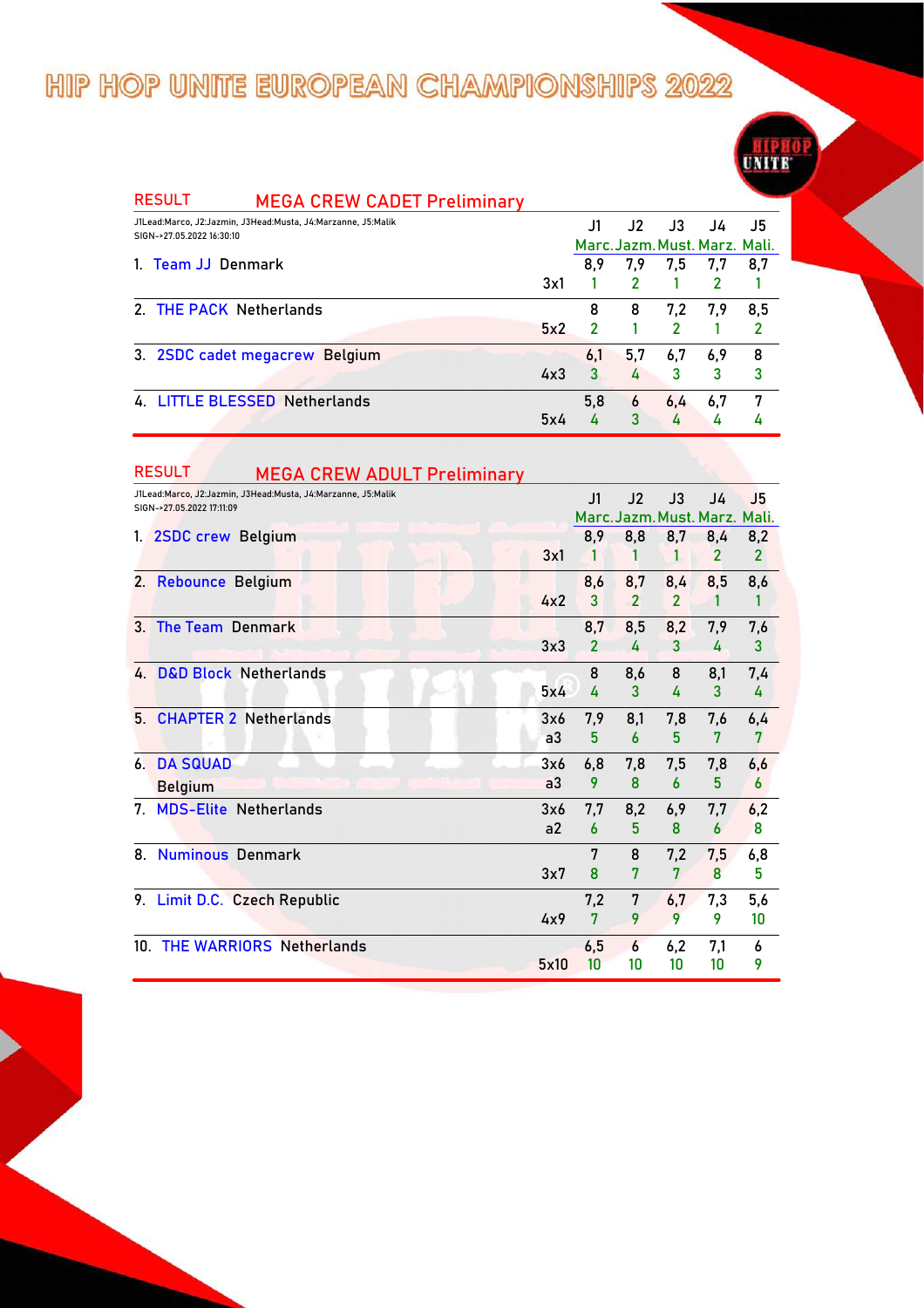| <b>RESULT</b><br><b>JUNIOR SMALL CREW Semifinal</b>                                       |      |                       |                               |              |                |                |
|-------------------------------------------------------------------------------------------|------|-----------------------|-------------------------------|--------------|----------------|----------------|
| J1Lead:Marco, J2:Jazmin, J3Head:Musta, J4:Marzanne, J5:Malik<br>SIGN->28.05.2022 10:49:09 |      | J1                    | J2                            | J3           | J4             | J <sub>5</sub> |
|                                                                                           |      |                       | Marc. Jazm. Must. Marz. Mali. |              |                |                |
| 1. FEARLESS Netherlands                                                                   |      | 9,5                   | 8,8                           | 8,5          | 8,5            | 8,9            |
|                                                                                           | 5x1  | 1                     | 1                             | 1            | 1              | 1              |
| 2. 2SDC junior crew Belgium                                                               |      | 8,4                   | 8,7                           | 8,2          | 8,4            | 7,9            |
|                                                                                           | 4x3  | 3                     | $\overline{2}$                | 3            | 2              | 4              |
| 3. Voltage Belgium                                                                        |      | 8                     | 8,6                           | 8,3          | 8,2            | 7,7            |
|                                                                                           | 3x3  | 4                     | 3                             | $\mathbf{2}$ | 3              | 5              |
| 4. Versatility Denmark                                                                    |      | 7,1                   | 8,5                           | 8            | 7,8            | 8,3            |
|                                                                                           | 3x4  | 7                     | 4                             | 4            | 6              | 3              |
|                                                                                           |      |                       | 8                             |              |                |                |
| 5. FUNKY BEAT Czech Republic                                                              | 4x5  | 8,7<br>$\overline{2}$ | 8                             | 7,8<br>5     | 8<br>5         | 8,5<br>2       |
|                                                                                           |      |                       |                               |              |                |                |
| 6. Hi5 <sup>**</sup> Hungary                                                              |      | 7,7                   | 8,3                           | 7,6          | 8,1            | 7,3            |
|                                                                                           | 3x5  | 5                     | 5                             | 6            | 4              | 7              |
| 7. Sequential Denmark                                                                     |      | 7,4                   | 8,2                           | 7,4          | 7,3            | 7,5            |
|                                                                                           | 3x6  | 6                     | 6                             | 7            | 8              | 6              |
| 8. MDS-Clout Netherlands                                                                  |      | 6,9                   | 8,1                           | 6,8          | 6,4            | 7,1            |
|                                                                                           | 3x8  | 8                     | $\overline{7}$                | 11           | $12 \,$        | 8              |
| <b>One Peace Netherlands</b><br>9.                                                        |      | 6,8                   | 6,5                           | 7,1          | 6,5            | 7              |
|                                                                                           | 3x9  | 9                     | 12                            | 9            | 11             | 9              |
| 10. JJ Warriors Denmark                                                                   |      | 6,6                   | 7,2                           | 7            | 7,1            | 6,9            |
|                                                                                           | 4x10 | 11                    | 9                             | 10           | 9              | 10             |
|                                                                                           |      |                       |                               |              |                |                |
| 11. C.S. ONE Belgium                                                                      |      | 6,7                   | 6,3                           | 7,2          | 6              | 6,5            |
|                                                                                           | 3x11 | 10                    | 14                            | 8            | 14             | 11             |
| 12. Blaze Belgium                                                                         |      | 6,3                   | 7                             | 6,6          | 7,5            | 6,1            |
|                                                                                           | 4x12 | 12                    | 10                            | 12           | $\overline{7}$ | 13             |
| 13. MDS-Impact Netherlands                                                                |      | 5,8                   | 6,4                           | 6,4          | 6,6            | 6,3            |
|                                                                                           | 4x13 | 14                    | 13                            | 13           | 10             | 12             |
| 14. 2SDC Litlle Crew Belgium                                                              |      | 5,5                   | 6,9                           | 6            | 6,1            | 5,9            |
|                                                                                           | 4x14 | 15                    | 11                            | 14           | 13             | 14             |
| 15. Trick Shot Netherlands                                                                |      | 6                     | 6                             |              |                |                |
|                                                                                           | 5x15 | 13                    | 15                            | 5,9<br>15    | 5,9<br>15      | 5,7<br>15      |
|                                                                                           |      |                       |                               |              |                |                |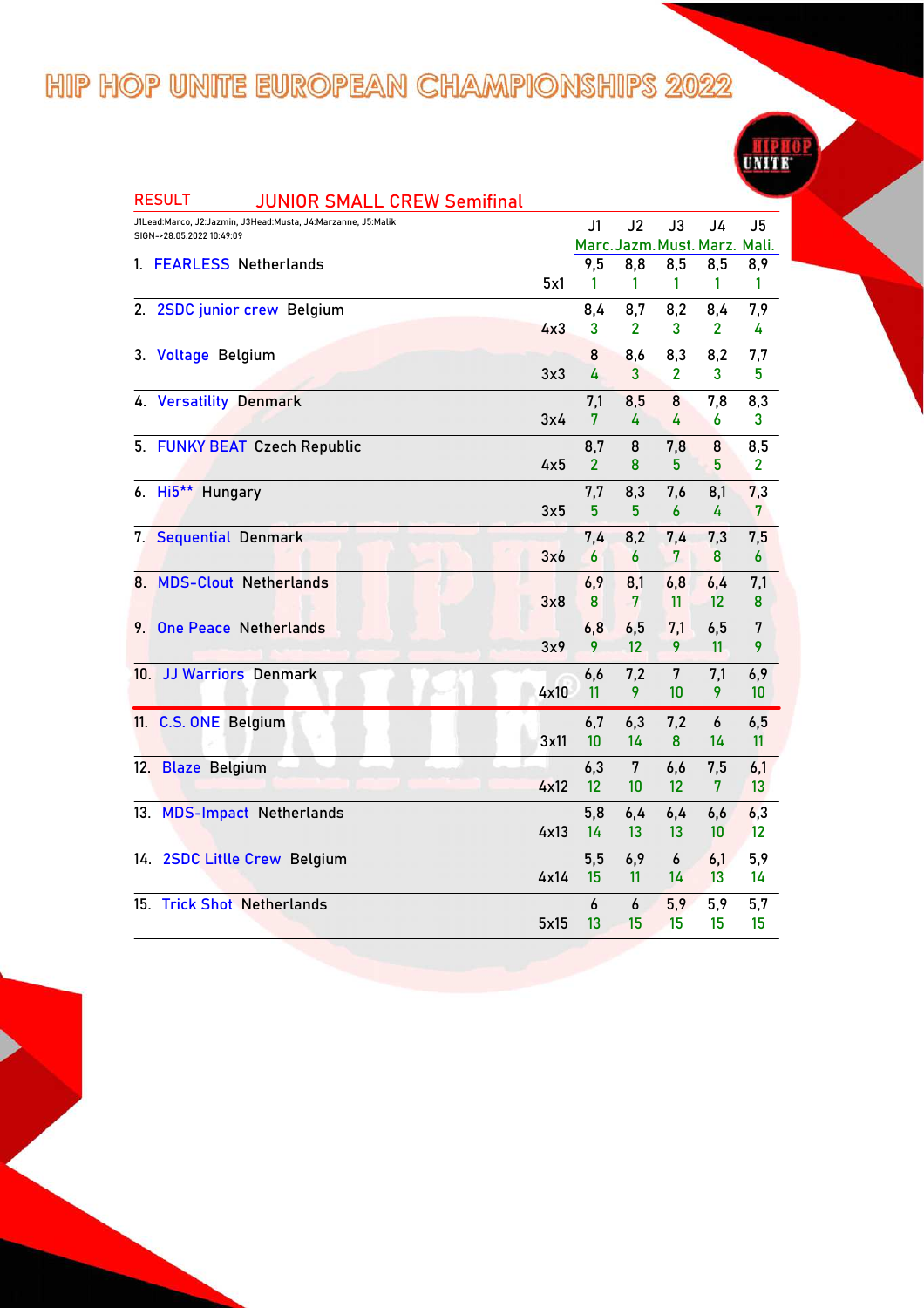|    | <b>RESULT</b><br><b>ADULT SMALL CREW Semifinal</b>                                  |     |                |                               |                       |                     |                     |
|----|-------------------------------------------------------------------------------------|-----|----------------|-------------------------------|-----------------------|---------------------|---------------------|
|    | J1Lead:Marco, J2:Jazmin, J3Head:Musta, J4:Marzanne, J5:Malik                        |     | J1             | J2                            | J3                    | J4                  | J5                  |
|    |                                                                                     |     |                | Marc. Jazm. Must. Marz. Mali. |                       |                     |                     |
|    | 1. U-nik Crew Belgium                                                               |     | 9,1            | 8,5                           | 8,5                   | 8,1                 | 8,7                 |
|    |                                                                                     | 4x1 | 1              | 1                             | 1                     | $\overline{2}$      | 1                   |
|    | 2. The Clique Denmark                                                               |     | 8,8            | 8,4                           | 8,3                   | 8,2                 | 8,3                 |
|    |                                                                                     | 5x2 | $\overline{2}$ | $\overline{2}$                | 2                     | 1                   | 2                   |
|    | 3. Project Maangata Belgium                                                         |     | 8,3            | 7,8                           | 8,1                   | 7,9                 | 8,1                 |
|    |                                                                                     | 4x3 | 3              | 5                             | 3                     | 3                   | 3                   |
|    | 4. Collusion Belgium                                                                |     | 7,8            | 7,6                           | 7,9                   | 7,8                 | 7,9                 |
|    |                                                                                     | 4x4 | 4              | 7                             | 4                     | 4                   | 4                   |
|    | 5. R.D.C Belgium                                                                    |     | 7,4            | 8,1                           | 7,5                   | 7,6                 | 7,5                 |
|    |                                                                                     | 5x5 | 5              | 3                             | 5                     | 5                   | 5                   |
| 6. | <b>The Queens Netherlands</b>                                                       |     | 7,3            | 7,9                           | 7,4                   | 7                   | 7,1                 |
|    |                                                                                     | 4x6 | 6              | 4                             | 6                     | 7                   | 6                   |
| 7. | <b>MDS-Adults Netherlands</b>                                                       |     | 7,2            | 7,7                           | 7,3                   | 7,1                 | 6,9                 |
|    |                                                                                     | 5x7 | 7              | 6                             | 7                     | 6                   | 7                   |
|    | 8. 2SDC Adult Crew Belgium                                                          |     | 6              | 7                             | 7                     | 6,7                 | 6,3                 |
|    |                                                                                     | 3x8 | 9              | 8                             | 8                     | 9                   | 8                   |
|    | 9. NOTORIOUS Netherlands                                                            |     | 6,7            | 6,8                           | 6,7                   | 6,9                 | 6,1                 |
|    |                                                                                     | 5x9 | 8              | 9                             | 9                     | 8                   | 9                   |
|    |                                                                                     |     |                |                               |                       |                     |                     |
|    |                                                                                     |     |                |                               |                       |                     |                     |
|    | <b>RESULT</b><br><b>DUO Junior Semifinal</b>                                        |     |                |                               |                       |                     |                     |
|    | J1Lead:José, J2:José, J3Head:Julie, J4:Tosta, J5:Tosta<br>SIGN->28.05.2022 11:52:07 |     | J1             | J2                            | J3                    | J4                  | J5                  |
|    |                                                                                     |     |                | José. José.                   | Juli.                 |                     | Tost. Tost.         |
|    | 1. 2SDC noah & lore Noah Sereno, Lore Teugels                                       | 5x1 | 8,3<br>1       | 8,3<br>1                      | 8,9<br>1              | 8,5<br>1            | 8,5<br>1            |
|    | <b>Belgium</b>                                                                      |     |                |                               |                       |                     |                     |
|    | 2. L&A Amelie Ostijn, Lucie Ostijn                                                  | 3x2 | 7,9<br>3       | 7,9<br>3                      | 8,1<br>$\overline{2}$ | 8<br>$\overline{2}$ | 8<br>$\overline{2}$ |
|    | <b>Belgium</b>                                                                      |     |                |                               |                       |                     |                     |
|    | 3. MISHA SILKE MISHA SILKE, MISHA SILKE                                             |     | 8,1            | 8,1                           | 7,9                   | 7,8                 | 7,8                 |
|    | <b>Belgium</b>                                                                      | 5x3 | $\overline{2}$ | 2                             | 3.                    | 3.                  | 3.                  |
|    | 4. MDS-Twice Britt Hofstee, Merel van der Vis                                       |     | 7,5            | 7,5                           | 7,8                   | 7,6                 | 7,6                 |
|    | <b>Netherlands</b>                                                                  | 5x4 | 4              | 4                             | 4                     | 4                   | 4                   |
|    | 5. Lisa & Nailah Lisa Igwesi, Nailah Maerevoet                                      |     | 7,3            | 7,3                           | 7,6                   | 7                   | 7                   |
|    | <b>Belgium</b>                                                                      | 5x5 | 5 <sup>5</sup> | 5                             | 5                     | 5                   | 5                   |
|    | 6. ASAP Aimee Bouwman, Billie van der Vorst                                         |     | 7,1            | 7,1                           | 6,2                   | 5,9                 | 5,9                 |
|    | Netherlands                                                                         | 4x6 | 6              | 6                             | 7                     | 6                   | 6                   |
|    | 7. DYADS Bram Schot, Len Breederveld                                                |     | 6,7            | 6,7                           | 6,6                   | 5,8                 | 5,8                 |
|    |                                                                                     |     |                |                               |                       |                     |                     |

3x7 Netherlands **8 8 6 7 7** 8 8 6 7 7 **8. Non-Stop Sanne Beer, Noa van Tetering** 5x8 7 7 6 5,7 5,7<br>7 7 8 8 8 Netherlands **7 7 8 8 8**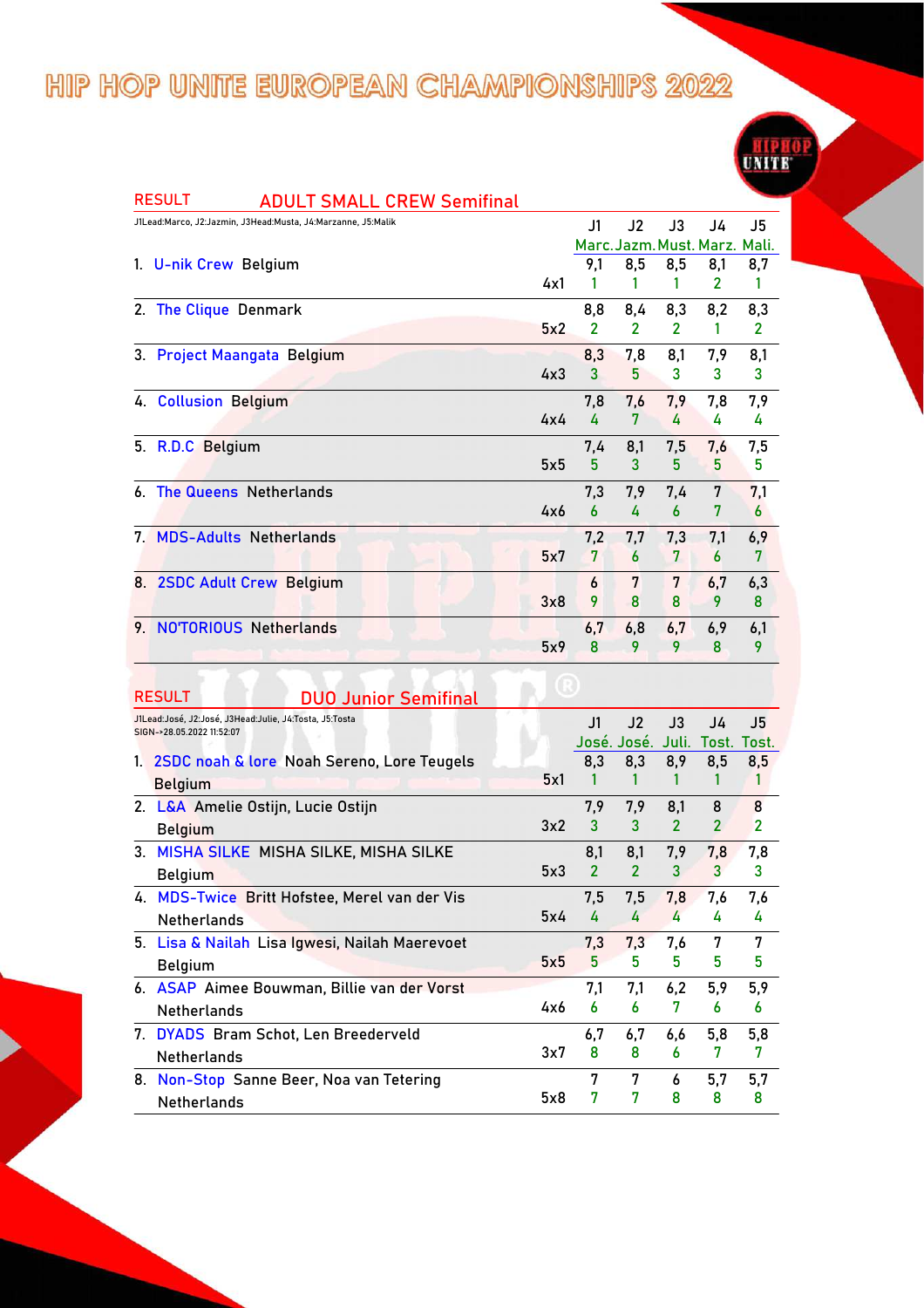| <b>RESULT</b><br>DUO Adult Semifinal                                                |      |                     |                               |                       |                       |                |
|-------------------------------------------------------------------------------------|------|---------------------|-------------------------------|-----------------------|-----------------------|----------------|
| J1Lead:José, J2:José, J3Head:Julie, J4:Tosta, J5:Tosta<br>SIGN->28.05.2022 12:09:37 |      | J1                  | J2                            | J3                    | J4                    | J5             |
|                                                                                     |      |                     | José. José. Juli. Tost. Tost. |                       |                       |                |
| 1. Oh my Funky Groove                                                               |      |                     |                               |                       |                       |                |
| Oh my Funky Groove, Oh my Funky Groove                                              | 5x1  | 8,2<br>1            | 8,2<br>1                      | 8,6<br>1              | 8<br>1                | 8<br>1         |
| <b>Belgium</b>                                                                      |      |                     |                               |                       |                       |                |
| 2. Nameless Behroz Akbari, Chilton Galimo                                           | 5x2  | 8<br>$\overline{2}$ | 8<br>$\overline{2}$           | 8,4<br>$\overline{2}$ | 7,9<br>$\overline{2}$ | 7,9            |
| <b>Netherlands</b>                                                                  |      |                     |                               |                       |                       | 2              |
| 3. diggity Zoë van Zanten, Esmee Mullenders                                         |      | 7,6                 | 7,6                           | 7,7                   | 7,8                   | 7,8            |
| <b>Netherlands</b>                                                                  | 5x3  | 3                   | 3                             | 3                     | 3                     | 3              |
| 4. Dimension Isabelle Meijers, Liz Keularts                                         |      | 7,3                 | 7,3                           | 7,3                   | 7                     | 7              |
| <b>Netherlands</b>                                                                  | 3x4  | 4                   | 4                             | 4                     | 6                     | 6              |
| 5. Sync Sarah Schreijen, Lotte Moureau                                              |      | 7,1                 | 7,1                           | 7                     | 7,2                   | 7,2            |
| <b>Netherlands</b>                                                                  | 4x5  | 5                   | 5                             | 6                     | 5                     | 5              |
| 6. COLLUSION Louis Swanepoel, Nica Oele                                             |      | 6,9                 | 6,9                           | 7,1                   | 7,3                   | 7,3            |
| <b>Netherlands</b>                                                                  | 3x5  | 6                   | 6                             | 5                     | 4                     | 4              |
|                                                                                     |      |                     |                               |                       |                       |                |
| <b>RESULT</b><br><b>CADET SMALL CREW Semifinal</b>                                  |      |                     |                               |                       |                       |                |
| J1Lead:Marco, J2:Jazmin, J3Head:Musta, J4:Marzanne, J5:Malik                        |      | J <sub>1</sub>      | J2                            | J3                    | J4                    | J5             |
| SIGN->28.05.2022 12:59:40                                                           |      |                     | Marc. Jazm. Must. Marz. Mali. |                       |                       |                |
| 1. FUNKY BEAT Czech Republic                                                        |      | 9,2                 | 8,7                           | 8,4                   | 8                     | 8,6            |
|                                                                                     | 4x1  | 1                   | 1                             | 1                     | 3                     | 1              |
| 2. WANTED Netherlands                                                               | 3x2  | 8,4                 | 8,3                           | 8,2                   | 8,5                   | 8,4            |
|                                                                                     | a3   | 3                   | 4                             | $\overline{2}$        | 1                     | $\overline{2}$ |
| 3. The Kidz Denmark                                                                 | 3x2  | 8,7                 | 8,6                           | 8                     | 8,4                   | 8              |
|                                                                                     | a2   | $\overline{2}$      | $\overline{2}$                | 3                     | $\overline{2}$        | 4              |
| 4. RECKLESS Netherlands                                                             |      | 8,2                 | 8,2                           | 7,8                   | 7,5                   | 8,2            |
|                                                                                     | 3x4  | 4                   | 5.                            | 4                     | 5                     | 3              |
|                                                                                     |      |                     |                               |                       |                       |                |
| 5. New Generation Belgium                                                           | 5x5  | 7,8<br>5            | 8,5<br>3                      | 7,5<br>5              | 7,6<br>4              | 7,7<br>5       |
|                                                                                     |      |                     |                               |                       |                       |                |
| 6. Dance Group A&D Czech Republic                                                   | 3x6  | 7<br>8              | 7,1<br>8                      | 7<br>$\boldsymbol{6}$ | 7,3                   | 6,7            |
|                                                                                     |      |                     |                               |                       | 6                     | 6              |
| 7. KIDS DEVOTION CREW Belgium                                                       |      | 7,2                 | 7,2                           | 6,7                   | 7,1                   | 6,5            |
|                                                                                     | 4x7  | $7\phantom{.}$      | 7 <sup>1</sup>                | 8                     | 7                     | 7              |
| 8. D&D Lions Netherlands                                                            |      | 6,5                 | 7,3                           | 6,8                   | 7                     | 6,3            |
|                                                                                     | 4x8  | 9                   | 6                             | 7                     | 8                     | 8              |
| 9. Overkill Netherlands                                                             |      | 7,5                 | 6,3                           | 6,5                   | 6,8                   | 5,9            |
|                                                                                     | 5x9  | 6                   | 9                             | 9                     | 9                     | 9              |
| 10. New Flame Netherlands                                                           |      | 6,2                 | 6                             | 6,3                   | 6,6                   | 5,7            |
|                                                                                     | 5x10 | 10                  | 10                            | 10                    | 10                    | 10             |

**UNITE**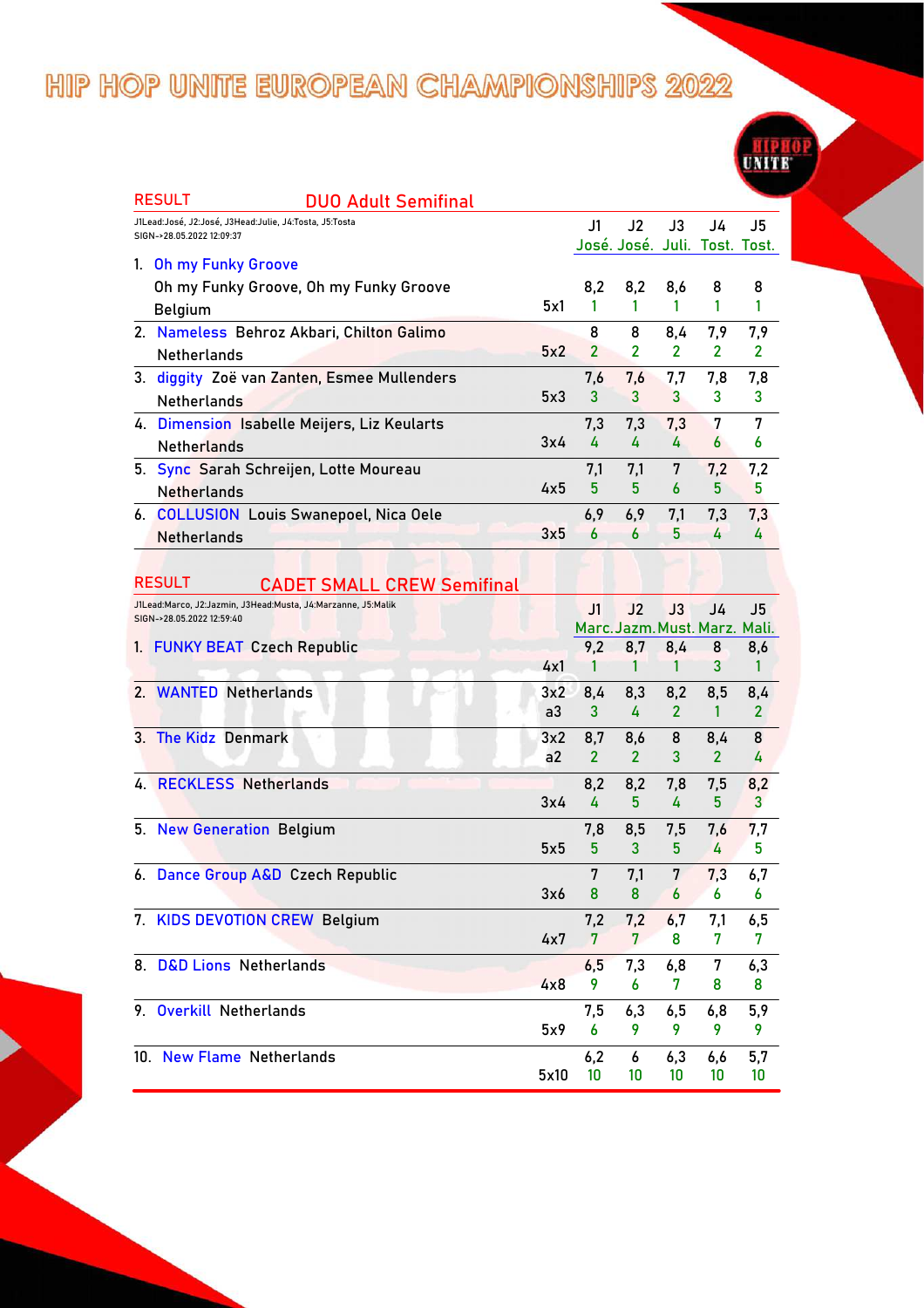| <b>RESULT</b><br><b>DUO Cadet Semifinal</b>                                         |     |                          |                |                |                |                |
|-------------------------------------------------------------------------------------|-----|--------------------------|----------------|----------------|----------------|----------------|
| J1Lead:José, J2:José, J3Head:Julie, J4:Tosta, J5:Tosta<br>SIGN->28.05.2022 13:40:16 |     | J1                       | J2             | J3             | J4             | J5             |
|                                                                                     |     |                          | José. José.    | Juli.          | Tost.          | Tost.          |
| 1. zita & juul zita & juul, zita & juul                                             |     | 8                        | 8              | 8,3            | 8,2            | 8,2            |
| <b>Belgium</b>                                                                      | 3x1 | $\overline{\phantom{a}}$ | $\overline{2}$ | 1              |                | 1              |
| 2. Ruffneck Rebels Tina Smutkova, Viktorie Petrová                                  |     | 7,8                      | 7,8            | 8,2            | 8              | 8              |
| <b>Czech Republic</b>                                                               | 3x2 | 3                        | 3              | $\overline{2}$ | $\overline{2}$ | $\overline{2}$ |
| 3. CHAOS Nikki Vrenken, Dahné Deane                                                 |     | 8,2                      | 8,2            | 8              | 7,8            | 7,8            |
| <b>Netherlands</b>                                                                  | 5x3 |                          |                | 3              | 3              | 3              |
| 4. Connected Ylvi Gärtener, Michelle Crombach                                       |     | 7,4                      | 7,4            | 7,5            | 7,3            | 7,3            |
| <b>Netherlands</b>                                                                  | 5x5 | 5                        | 5              | 4              | 5              | 5              |
| 5. D-Kids Demi Masius, Isa Knarren                                                  |     | 7,3                      | 7,3            | 7,4            | 7,2            | 7,2            |
| <b>Netherlands</b>                                                                  | 5x6 | 6                        | 6              | 5              | 6              | 6              |
| 6. Moving the body Veronika Laníková, Ema Čecháčková                                |     | 7,1                      | 7,1            | 7,2            | 7,4            | 7,4            |
| <b>Czech Republic</b>                                                               | 3x6 | 7                        | 7              | 6              | 4              | 4              |
| 7. L.A. Lorenzo Proenings, Aliyah Pani                                              |     | 7.6                      | 7.6            | 7              | 7              | 7              |
| <b>Netherlands</b>                                                                  | 5x7 | 4                        | 4              | 7              | 7              | 7              |
| 8. D&A Delia Poh Ndoumin, Astrid Saby Lawu                                          |     | 6,9                      | 6,9            | 6,7            | 6,8            | 6,8            |
| <b>Belgium</b>                                                                      | 5x8 | 8                        | 8              | 8              | 8              | 8              |
| 9. No Joke Benthe Duister, Vedra Ricksen                                            |     | 6,6                      | 6,6            | 6,5            | 6,6            | 6,6            |
| <b>Netherlands</b>                                                                  | 5x9 | 9                        | 9              | 9              | 9              | 9              |

| J1Lead:Marco, J2:Jazmin, J3Head:Musta, J4:Marzanne, J5:Malik<br>SIGN->28.05.2022 14:27:22 |     | J1  | J2                      | J3             | J4                            | J5  |
|-------------------------------------------------------------------------------------------|-----|-----|-------------------------|----------------|-------------------------------|-----|
|                                                                                           |     |     |                         |                | Marc. Jazm. Must. Marz. Mali. |     |
| 1. Team JJ Denmark                                                                        |     | 8,9 | 8                       | 7,7            | 7,6                           | 8.6 |
|                                                                                           | 4x1 |     |                         |                |                               |     |
| 2. THE PACK Netherlands                                                                   |     | 8,3 | 7,7                     | 7,5            | 7,8                           | 8,3 |
|                                                                                           | 5x2 |     | $\overline{\mathbf{z}}$ | $\overline{2}$ |                               | 2   |
| 3. LITTLE BLESSED Netherlands                                                             |     | 7.8 | 7                       | 6,8            | 7.4                           | 7.4 |
|                                                                                           | 3x3 | 3   | 3                       |                | 3                             | 4   |
| 4. 2SDC cadet megacrew Belgium                                                            |     | 7.4 | 6                       | 7,1            | 7,2                           | 7.9 |
|                                                                                           | 5x4 |     | 4                       | 3              | 4                             |     |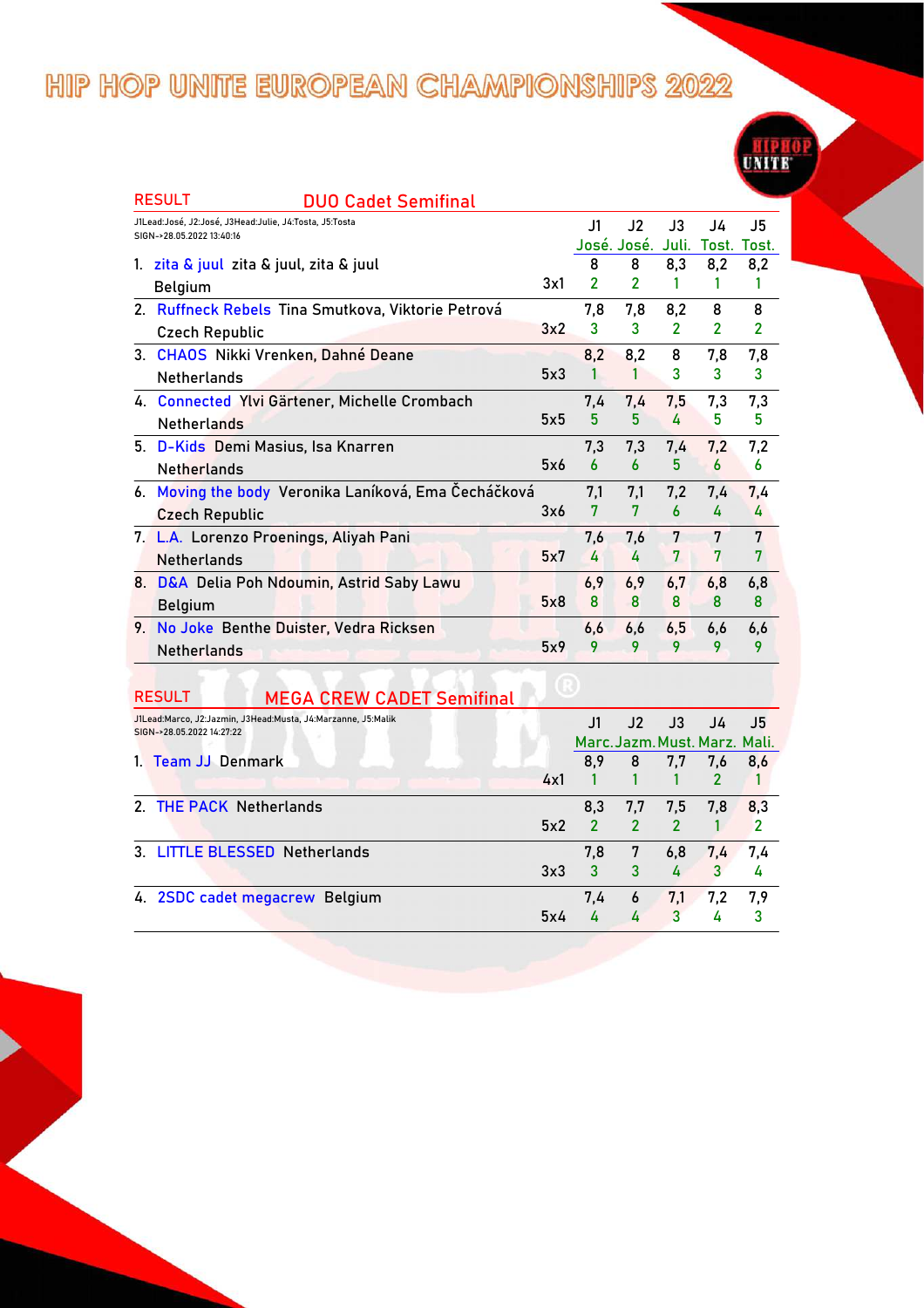

|    | <b>RESULT</b><br><b>MEGA CREW ADULT Semifinal</b>                                   |      |                  |                               |                |                |                |
|----|-------------------------------------------------------------------------------------|------|------------------|-------------------------------|----------------|----------------|----------------|
|    | J1Lead:Marco, J2:Jazmin, J3Head:Musta, J4:Marzanne, J5:Malik                        |      | J1               | J <sub>2</sub>                | J3             | J4             | J5             |
|    | SIGN->28.05.2022 15:05:21                                                           |      |                  | Marc. Jazm. Must. Marz. Mali. |                |                |                |
|    | 1. 2SDC crew Belgium                                                                |      | 9,5              | 8,9                           | 8,8            | 8,3            | 8,9            |
|    |                                                                                     | 4x1  | 1                | 1                             | 1              | 2              | 1              |
|    | 2. Rebounce Belgium                                                                 |      | 8,8              | 8,8                           | 8,5            | 8,4            | 8,7            |
|    |                                                                                     | 4x2  | 3                | 2                             | 2              | 1              | 2              |
|    | 3. D&D Block Netherlands                                                            |      | 8,6              | 8,7                           | 8,3            | 8,1            | 8,1            |
|    |                                                                                     | 3x3  | 4                | 3                             | 3              | 3              | 4              |
|    | 4. The Team Denmark                                                                 |      | 9                | 8,5                           | 8,2            | 7,9            | 8,5            |
|    |                                                                                     | 5x4  | $\overline{2}$   | 4                             | 4              | 4              | 3              |
| 5. | <b>CHAPTER 2 Netherlands</b>                                                        |      | 8                | 8                             | 8              | 7,7            | 7,3            |
|    |                                                                                     | 4x5  | 5                | 7                             | 5              | 5              | 5              |
|    | 6. MDS-Elite Netherlands                                                            |      | 7,8              | 8,1                           | 7,5            | 6,7            | 7,1            |
|    |                                                                                     | 4x6  | $\boldsymbol{6}$ | 6                             | 6              | 9              | 6              |
|    | 7. Numinous Denmark                                                                 |      | 7,4              | 8,2                           | 7,3            | 7              | 6,5            |
|    |                                                                                     | 3x7  | 8                | 5                             | 7              | 7              | 8              |
| 8. | <b>DA SQUAD</b>                                                                     |      | 7                | 7,6                           | 7,1            | 7,4            | 6,9            |
|    | <b>Belgium</b>                                                                      | 4x8  | 9                | 8                             | 8              | 6              | 7              |
|    | 9. Limit D.C. Czech Republic                                                        |      | 7,7              | 7                             | 6,7            | 6,9            | 5,7            |
|    |                                                                                     | 5x9  | 7                | 9                             | 9              | 8              | 9              |
|    | 10. THE WARRIORS Netherlands                                                        |      |                  |                               |                |                |                |
|    |                                                                                     | 5x10 | 6,8<br>10        | 6<br>10                       | 6,4<br>10      | 6,6<br>10      | 5,5<br>10      |
|    |                                                                                     |      |                  |                               |                |                |                |
|    |                                                                                     |      |                  |                               |                |                |                |
|    | <b>RESULT</b><br><b>DUO Adult Final</b>                                             |      |                  |                               |                |                |                |
|    | J1Lead:José, J2:José, J3Head:Julie, J4:Tosta, J5:Tosta<br>SIGN->28.05.2022 17:47:04 |      | J1               | J <sub>2</sub>                | J3             | J4             | J5             |
|    |                                                                                     |      |                  | José. José. Juli. Tost. Tost. |                |                |                |
|    | 1. Oh my Funky Groove                                                               |      |                  |                               |                |                |                |
|    | Oh my Funky Groove, Oh my Funky Groove                                              |      | 8,4              | 8,4                           | 8,6            | 8,1<br>1       | 8,1            |
|    | <b>Belgium</b>                                                                      | 5x1  | 1                | 1                             | 1              |                | 1              |
|    | 2. Nameless Behroz Akbari, Chilton Galimo                                           |      | 8.2              | 8.2                           | 8.4            | 8              | 8              |
|    | Netherlands                                                                         | 5x2  | $\overline{2}$   | $\overline{2}$                | $\overline{2}$ | $\overline{2}$ | $\overline{2}$ |
|    | 3. diggity Zoë van Zanten, Esmee Mullenders                                         |      | 7,7              | 7,7                           | 7,8            | 7,6            | 7,6            |
|    | <b>Netherlands</b>                                                                  | 5x3  | 3                | 3                             | 3.             | 3              | 3              |
|    | 4. COLLUSION Louis Swanepoel, Nica Oele                                             |      | 6,9              | 6,9                           | 7,4            | 7,3            | 7,3            |
|    | Netherlands                                                                         | 3x4  | 6                | 6                             | 4              | 4              | 4              |
|    | 5. Dimension Isabelle Meijers, Liz Keularts                                         |      | 7,4              | 7,4                           | 7,3            | 7,2            | 7,2            |
|    | Netherlands                                                                         | 5x5  | 4                | 4                             | 5              | 5              | 5              |
|    | 6. Sync Sarah Schreijen, Lotte Moureau                                              |      | 7,1              | 7,1                           | 7              | 7              | 7              |

Netherlands

 $5x6$ 

 $\overline{5}$ 

 $5\phantom{.0}$ 

 $\overline{6}$ 

 $\overline{6}$ 

 $\overline{6}$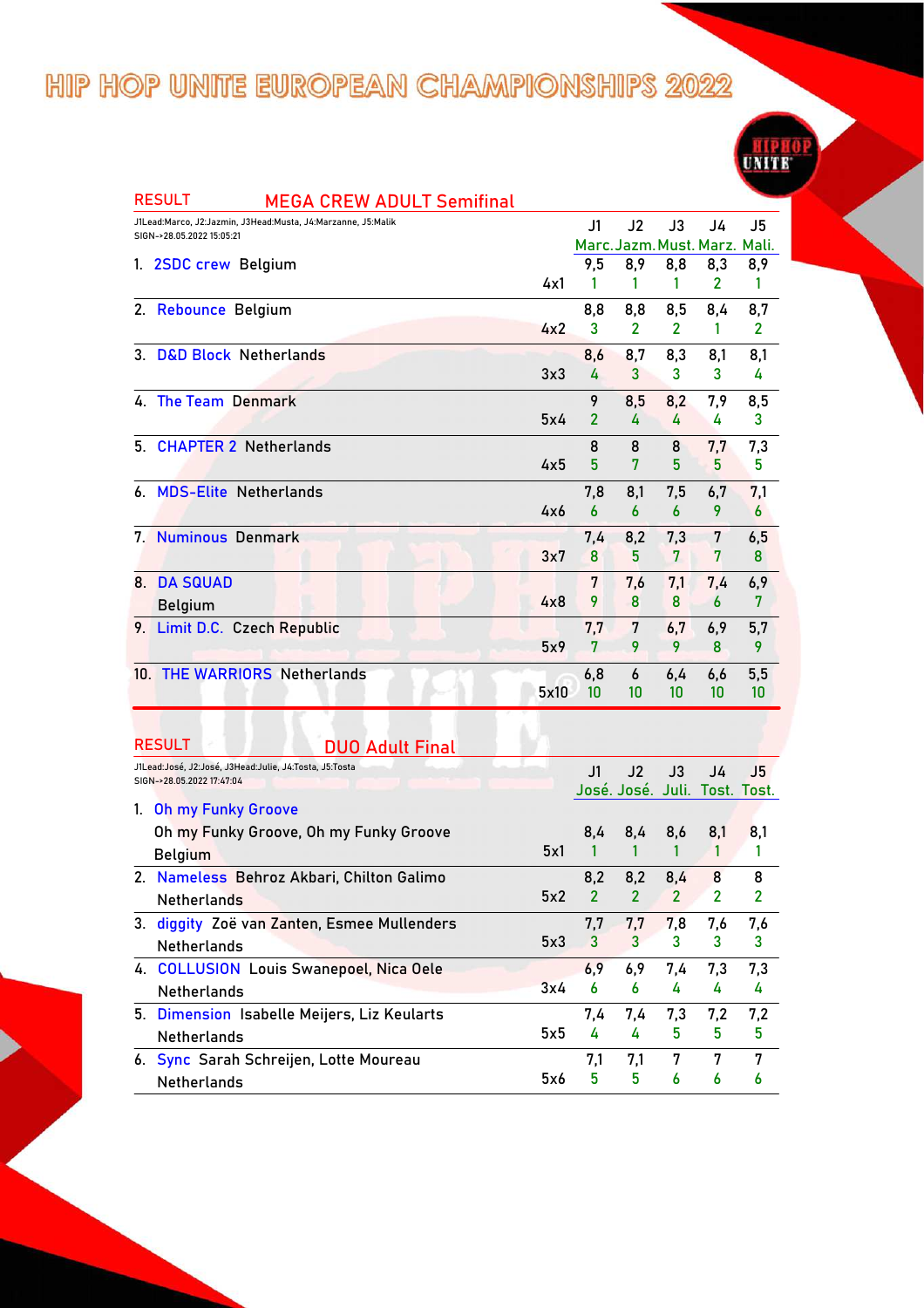|                                                                                     |     |                       |                                     |                       |                       | سيستب          |
|-------------------------------------------------------------------------------------|-----|-----------------------|-------------------------------------|-----------------------|-----------------------|----------------|
| <b>RESULT</b><br><b>DUO Junior Final</b>                                            |     |                       |                                     |                       |                       |                |
| J1Lead:José, J2:José, J3Head:Julie, J4:Tosta, J5:Tosta<br>SIGN->28.05.2022 18:09:25 |     | J1                    | J2                                  | J3                    | J4                    | J5             |
|                                                                                     |     |                       | José. José. Juli. Tost. Tost.       |                       |                       |                |
| 1. 2SDC noah & lore Noah Sereno, Lore Teugels                                       |     | 8,4                   | 8,4                                 | 8,7                   | 8,5                   | 8,5            |
| <b>Belgium</b>                                                                      | 5x1 | 1                     | 1                                   | 1                     | 1                     | 1              |
| 2. L&A Amelie Ostijn, Lucie Ostijn                                                  |     | 8                     | 8                                   | 8,1                   | 8                     | 8              |
| <b>Belgium</b>                                                                      | 3x2 | $\mathbf{2}$          | $\overline{2}$                      | $\overline{2}$        | 3                     | 3              |
| 3. MISHA SILKE MISHA SILKE, MISHA SILKE                                             |     | 7,8                   | 7,8                                 | 8                     | 8,1                   | 8,1            |
| <b>Belgium</b>                                                                      | 5x3 | 3                     | 3                                   | 3                     | $\overline{2}$        | 2              |
| 4. MDS-Twice Britt Hofstee, Merel van der Vis                                       |     | 7,6                   | 7,6                                 | 7,5                   | 7                     | 7              |
| <b>Netherlands</b>                                                                  | 4x4 | 4                     | 4                                   | 5                     | 4                     | 4              |
| 5. Lisa & Nailah Lisa Igwesi, Nailah Maerevoet                                      |     | 7,4                   | 7,4                                 | 7,6                   | 6,9                   | 6,9            |
| <b>Belgium</b>                                                                      | 5x5 | 5                     | 5                                   | 4                     | 5                     | 5              |
| 6. DYADS Bram Schot, Len Breederveld                                                |     | 6,7                   | 6,7                                 | 6,6                   | 6                     | 6              |
| <b>Netherlands</b>                                                                  | 3x6 | 8                     | 8                                   | 6                     | 6                     | 6              |
| 7. ASAP Aimee Bouwman, Billie van der Vorst                                         |     | 7,2                   | 7,2                                 | 6,5                   | 5,9                   | 5,9            |
| <b>Netherlands</b>                                                                  | 5x7 | 6                     | $\overline{6}$                      | 7                     | 7                     | 7              |
| 8. Non-Stop Sanne Beer, Noa van Tetering                                            |     | 7                     | 7                                   | 6,2                   | 5,7                   | 5,7            |
| <b>Netherlands</b>                                                                  | 5x8 | 7                     | 7                                   | 8                     | 8                     | 8              |
|                                                                                     |     |                       |                                     |                       |                       |                |
| <b>RESULT</b>                                                                       |     |                       |                                     |                       |                       |                |
| <b>DUO Cadet Final</b><br>J1Lead:José, J2:José, J3Head:Julie, J4:Tosta, J5:Tosta    |     |                       |                                     |                       |                       |                |
| SIGN->28.05.2022 18:33:01                                                           |     | $\overline{11}$       | J2<br>José. José. Juli. Tost. Tost. | J3                    | J4                    | J <sub>5</sub> |
| 1. zita & juul zita & juul, zita & juul                                             |     | 8,2                   | 8,2                                 | 8,3                   | 8,2                   | 8,2            |
| <b>Belgium</b>                                                                      | 5x1 | 1                     | 1                                   | 1                     | 1                     | 1              |
| 2. Ruffneck Rebels Tina Smutkova, Viktorie Petrová                                  |     | 7,8                   | 7,8                                 |                       | 8                     | 8              |
|                                                                                     | 3x2 | 3                     | 3                                   | 8,2<br>$\overline{2}$ | $\overline{2}$        | $\overline{2}$ |
| <b>Czech Republic</b>                                                               |     |                       |                                     |                       |                       |                |
| 3. CHAOS Nikki Vrenken, Dahné Deane                                                 | 5x3 | 8,1<br>$\overline{2}$ | 8,1<br>$\overline{2}$               | 8<br>3                | 7,8<br>$\overline{3}$ | 7,8<br>3       |
| <b>Netherlands</b>                                                                  |     |                       |                                     |                       |                       |                |
| 4. D-Kids Demi Masius, Isa Knarren                                                  |     | 7,4                   | 7.4                                 | 7,6                   | 7,7                   | 7,7            |
| <b>Netherlands</b>                                                                  | 3x4 | 5                     | 5                                   | 4                     | 4                     | 4              |
| 5. Connected Ylvi Gärtener, Michelle Crombach                                       |     | 7,5                   | 7,5                                 | 7,5                   | 7,6                   | 7,6            |
| <b>Netherlands</b>                                                                  | 5x5 | 4                     | 4                                   | 5.                    | 5.                    | 5              |
| 6. Moving the body Veronika Laníková, Ema Čecháčková                                |     | 7,2                   | 7,2                                 | 7,3                   | 7,2                   | 7,2            |
| <b>Czech Republic</b>                                                               | 5x6 | 6                     | 6                                   | 6                     | 6                     | 6              |
| 7. L.A. Lorenzo Proenings, Aliyah Pani                                              |     | 7                     | 7                                   | 7,2                   | 7                     | 7              |
| Netherlands                                                                         | 5x7 | 7                     | 7                                   | 7                     | 7                     | 7              |
| 8. D&A Delia Poh Ndoumin, Astrid Saby Lawu                                          |     | 6,8                   | 6,8                                 | 7                     | 6,7                   | 6,7            |

5x8 Belgium **8 8 8 8 8 9. No Joke Benthe Duister, Vedra Ricksen** 5x9  $\begin{array}{cccccc}\n6,6 & 6,6 & 6,5 & 6,4 & 6,4 \\
9 & 9 & 9 & 9 & 9\n\end{array}$ Netherlands **9 9 9 9 9**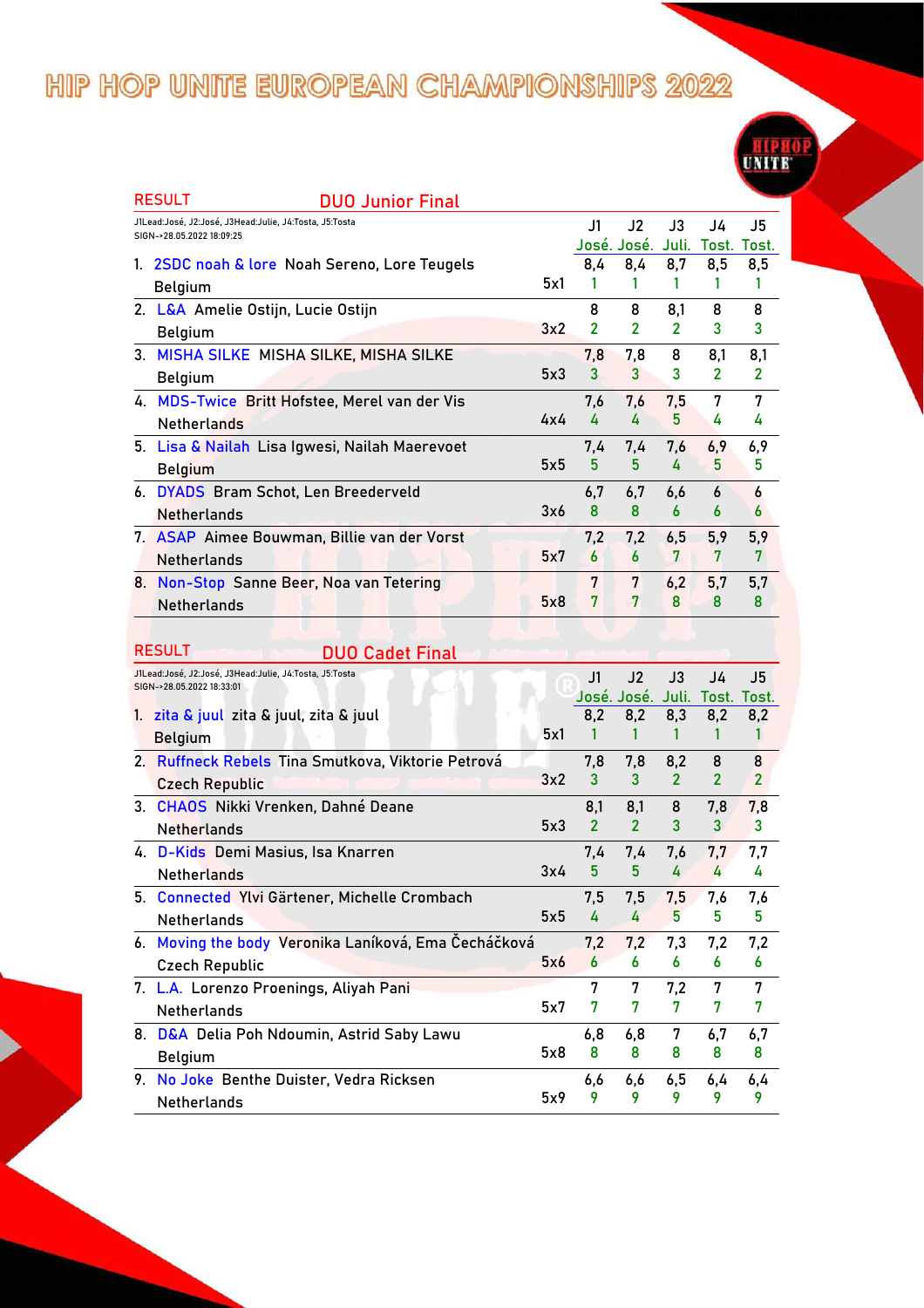| <b>RESULT</b>                                                                       | <b>DUO Senior Final</b>                       |     |     |                               |             |      |
|-------------------------------------------------------------------------------------|-----------------------------------------------|-----|-----|-------------------------------|-------------|------|
| J1Lead:José, J2:José, J3Head:Julie, J4:Tosta, J5:Tosta<br>SIGN->28.05.2022 18:38:41 |                                               |     |     | J1 J2 J3 J4 J5                |             |      |
|                                                                                     |                                               |     |     | José. José. Juli. Tost. Tost. |             |      |
|                                                                                     | 1. Utopia Yemisi Andersson, Mie Louise Esberg |     |     | 7,5 7,5 7,9 6,9 6,9           |             |      |
| Denmark                                                                             |                                               | 5x1 |     | 1 1 1 1 1                     |             |      |
| 2. 2-RIST Iris Renty, Steven Jansen                                                 |                                               |     | 6.9 |                               | 6.9 7.7 6.8 | -6.8 |
| <b>Belgium</b>                                                                      |                                               | 5x2 |     | 2 2 2 2                       |             |      |

|     | <b>RESULT</b><br>JUNIOR SMALL CREW Final                                                  |      |                |                |                |                         |                |
|-----|-------------------------------------------------------------------------------------------|------|----------------|----------------|----------------|-------------------------|----------------|
|     | J1Lead:Marco, J2:Jazmin, J3Head:Musta, J4:Marzanne, J5:Malik<br>SIGN->28.05.2022 19:14:04 |      | J1             | J2             | $\mathsf{J}3$  | J4                      | J5             |
|     |                                                                                           |      |                |                |                | Marc. Jazm. Must. Marz. | Mali.          |
|     | 1. FEARLESS Netherlands                                                                   |      | 9              | 8,9            | 8,5            | 8,7                     | 8,7            |
|     |                                                                                           | 5x1  |                |                |                |                         | 1              |
|     | 2. 2SDC junior crew Belgium                                                               |      | 8,3            | 8,8            | 8,3            | 8,5                     | 8,5            |
|     |                                                                                           | 3x2  | 3              | $\overline{2}$ | $\overline{2}$ | 3                       | $\overline{2}$ |
|     | 3. Voltage Belgium                                                                        |      | 7,9            | 8,6            | 8,2            | 8,6                     | 8,3            |
|     |                                                                                           | 4x3  | 5              | 3              | 3              | $\overline{2}$          | 3              |
|     | 4. Versatility Denmark                                                                    |      | 8              | 8,5            | 8,1            | 8,1                     | 8,1            |
|     |                                                                                           | 4x4  | 4              | 4              | 4              | 5                       | 4              |
|     | 5. FUNKY BEAT Czech Republic                                                              |      | 8,5            | 8,1            | 8              | 8,3                     | 7,7            |
|     |                                                                                           | 3x5  | $\overline{2}$ | 7              | 5              | 4                       | 6              |
|     | 6. Hi5 <sup>**</sup> Hungary                                                              |      | 7,8            | 8,3            | 7,8            | 7,9                     | 7,9            |
|     |                                                                                           | 5x6  | 6              | 5              | 6              | 6                       | 5              |
| 7.  | <b>Sequential Denmark</b>                                                                 |      | 7,7            | 8,2            | 7,6            | 7,6                     | 7,3            |
|     |                                                                                           | 5x7  | 7              | 6              | 7              | 7                       | 7              |
|     | 8. MDS-Clout Netherlands                                                                  |      | 7,6            | 8              | 7,3            | 7,3                     | 6,9            |
|     |                                                                                           | 5x8  | 8              | 8              | 8              | 8                       | 8              |
| 9   | <b>One Peace Netherlands</b>                                                              |      | 7,3            | 6,7            | 7,1            | 7                       | 6,5            |
|     |                                                                                           | 3x9  | 9              | 10             | 9              | 10                      | 9              |
| 10. | <b>JJ Warriors Denmark</b>                                                                |      | 6,6            | 7,2            | 6,9            | 7,1                     | 6,3            |
|     |                                                                                           | 5x10 | 10             | 9              | 10             | 9                       | 10             |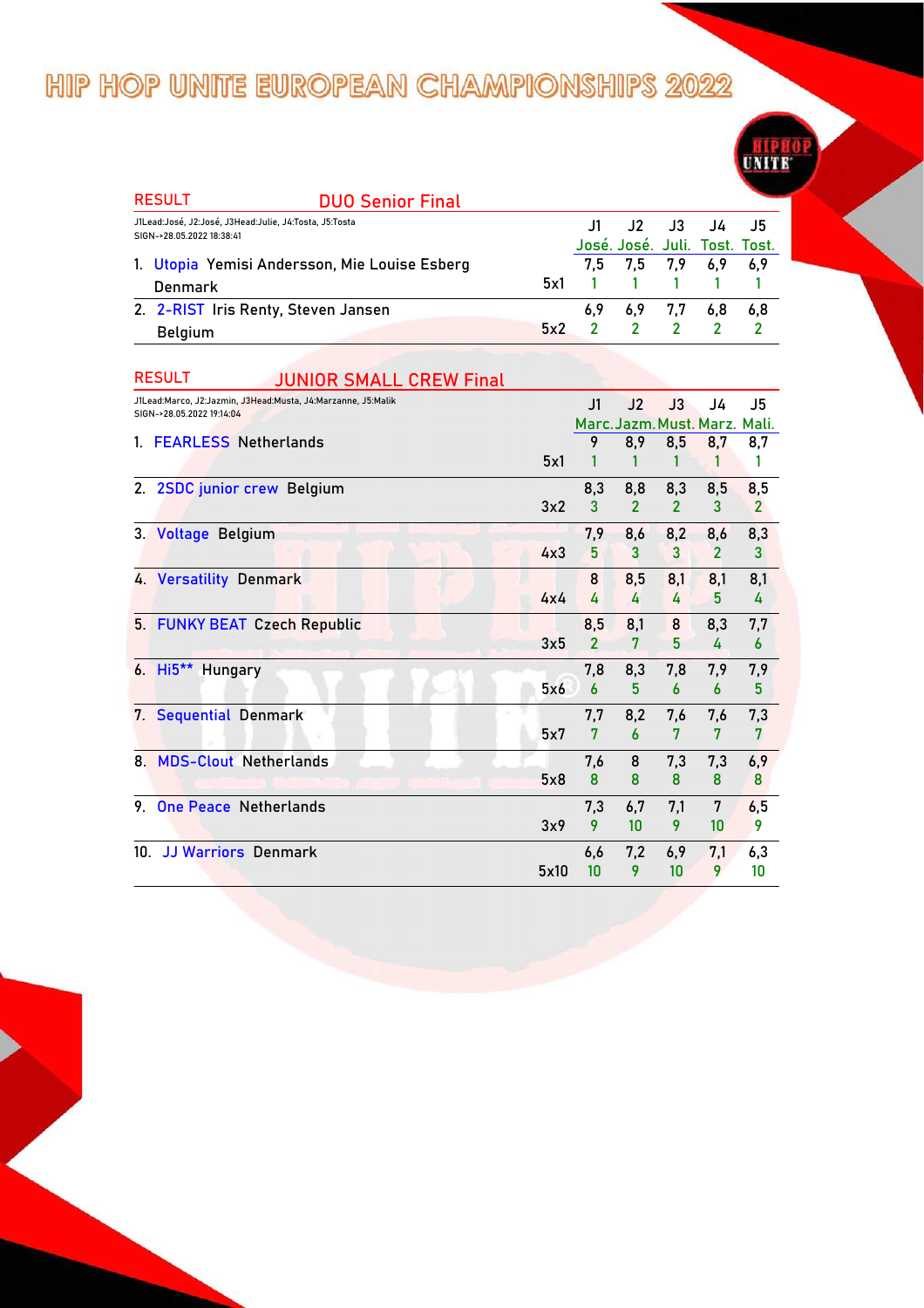| <b>RESULT</b>                                                                             | <b>ADULT SMALL CREW Final</b> |     |                |              |     |                               |              |
|-------------------------------------------------------------------------------------------|-------------------------------|-----|----------------|--------------|-----|-------------------------------|--------------|
| J1Lead:Marco, J2:Jazmin, J3Head:Musta, J4:Marzanne, J5:Malik<br>SIGN->28.05.2022 19:40:30 |                               |     | J1             | J2           | J3  | J4                            | J5           |
|                                                                                           |                               |     |                |              |     | Marc. Jazm. Must. Marz. Mali. |              |
| 1. U-nik Crew Belgium                                                                     |                               |     | 9              | 8,5          | 8,5 | 8,4                           | 8,7          |
|                                                                                           |                               | 5x1 |                |              |     |                               | 1            |
| 2. The Clique Denmark                                                                     |                               |     | 8,7            | 8,4          | 8,3 | 8,2                           | 8,3          |
|                                                                                           |                               | 5x2 | $\overline{2}$ | $\mathbf{2}$ | 2   | $\overline{2}$                | $\mathbf{2}$ |
| 3. Collusion Belgium                                                                      |                               |     | 8,2            | 7,9          | 8,2 | 8                             | 7,9          |
|                                                                                           |                               | 3x3 | 3              | 4            | 3   | 3                             | 4            |
| 4. Project Maangata Belgium                                                               |                               |     | 8              | 8            | 8,1 | 7,8                           | 8,1          |
|                                                                                           |                               | 5x4 | 4              | 3            | 4   | 4                             | 3            |
| 5. R.D.C Belgium                                                                          |                               |     | 7,9            | 7,8          | 7,8 | 7,6                           | 7,3          |
|                                                                                           |                               | 4x5 | 5              | 5            | 5   | 5                             | 6            |
| <b>The Queens Netherlands</b><br>6.                                                       |                               |     | 7,8            | 7,7          | 7,7 | 7,5                           | 7,5          |
|                                                                                           |                               | 5x6 | 6              | 6            | 6   | 6                             | 5            |
| 7. MDS-Adults Netherlands                                                                 |                               |     | 7,5            | 7,6          | 7,3 | 7                             | 6,9          |
|                                                                                           |                               | 5x7 | 7              | 7            | 7   | 7                             | 7            |
| 8. 2SDC Adult Crew Belgium                                                                |                               |     | 6,6            | 7            | 6,9 | 6,7                           | 6,3          |
|                                                                                           |                               | 4x8 | 9              | 8            | 8   | 8                             | 8            |
| <b>NOTORIOUS Netherlands</b><br>9.                                                        |                               |     | 6,8            | 6,6          | 6,7 | 6,5                           | 6,1          |
|                                                                                           |                               | 5x9 | 8              | 9            | 9   | 9                             | 9            |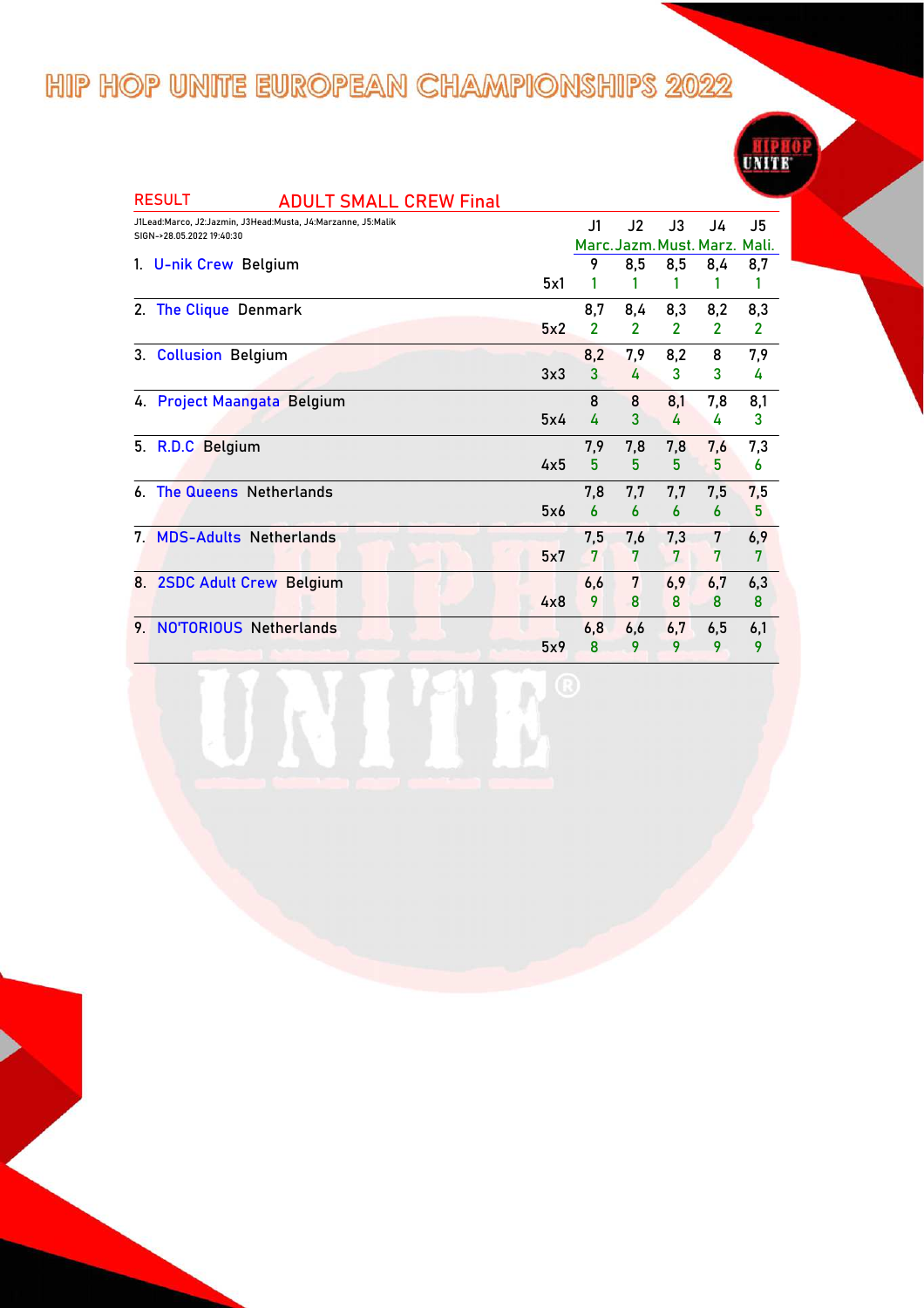| <b>RESULT</b><br><b>CADET SMALL CREW Final</b>                                            |      |                |                               |                |                |              |
|-------------------------------------------------------------------------------------------|------|----------------|-------------------------------|----------------|----------------|--------------|
| J1Lead:Marco, J2:Jazmin, J3Head:Musta, J4:Marzanne, J5:Malik<br>SIGN->28.05.2022 20:10:36 |      | J1             | J2                            | J3             | J4             | J5           |
|                                                                                           |      |                | Marc. Jazm. Must. Marz. Mali. |                |                |              |
| <b>FUNKY BEAT Czech Republic</b><br>1.                                                    |      | 9,3            | 8,7                           | 8,4            | 8,4            | 8,7          |
|                                                                                           | 5x1  |                | 1                             | 1              |                | 1            |
| 2. WANTED Netherlands                                                                     |      | 8,6            | 8,5                           | 8,2            | 8,2            | 8,4          |
|                                                                                           | 3x2  | 3              | 3                             | $\overline{2}$ | $\overline{2}$ | $\mathbf{2}$ |
| <b>The Kidz Denmark</b><br>3                                                              |      | 9              | 8,6                           | 8,1            | 8              | 8            |
|                                                                                           | 5x3  | $\overline{2}$ | $\overline{2}$                | 3              | 3              | 3            |
| 4. RECKLESS Netherlands                                                                   |      | 7,9            | 8,1                           | 7,9            | 7,5            | 7,9          |
|                                                                                           | 3x4  | 4              | 5                             | 4              | 5              | 4            |
| 5. New Generation Belgium                                                                 |      | 7,5            | 8,2                           | 7,6            | 7,6            | 7,7          |
|                                                                                           | 5x5  | 5              | 4                             | 5              | 4              | 5            |
| 6. Dance Group A&D Czech Republic                                                         |      | 6,7            | 7,3                           | 7.1            | 7,3            | 6,7          |
|                                                                                           | 4x6  | 7              | 6                             | 6              | 6              | 6            |
| 7. KIDS DEVOTION CREW Belgium                                                             |      | 6,4            | 7                             | 6,7            | 7,1            | 6,5          |
|                                                                                           | 3x7  | 8              | 7                             | 7              | 8              | 7            |
| <b>D&amp;D Lions Netherlands</b><br>8.                                                    |      | 7              | 6,8                           | 6,5            | 7,2            | 6,1          |
|                                                                                           | 5x8  | 6              | 8                             | 8              | 7              | 8            |
| <b>Overkill Netherlands</b><br>9                                                          |      | 6,3            | 6,3                           | 6,4            | 6,8            | 5,9          |
|                                                                                           | 5x9  | 9              | 9                             | 9              | 9              | 9            |
| 10. New Flame Netherlands                                                                 |      | 6              | 6                             | 6,3            | 6,6            | 5,7          |
|                                                                                           | 5x10 | 10             | 10                            | 10             | 10             | 10           |

| <b>RESULT</b><br><b>MEGA CREW CADET Final</b>                                             |     |     |               |                         |                               |           |
|-------------------------------------------------------------------------------------------|-----|-----|---------------|-------------------------|-------------------------------|-----------|
| J1Lead:Marco, J2:Jazmin, J3Head:Musta, J4:Marzanne, J5:Malik<br>SIGN->28.05.2022 20:25:41 |     | J1  | J2            | $\mathsf{J3}^-$         | J4                            | <b>J5</b> |
|                                                                                           |     |     |               |                         | Marc. Jazm. Must. Marz. Mali. |           |
| 1. Team JJ Denmark                                                                        |     |     | 8             | 8                       | 8                             | 8,6       |
|                                                                                           | 5x1 |     |               |                         |                               |           |
| 2. THE PACK Netherlands                                                                   |     | 8,6 | 7,9           | 7,8                     | 7,9                           | 8,3       |
|                                                                                           | 5x2 | 2   | $\mathcal{P}$ | $\overline{\mathbf{z}}$ |                               | 2         |
| 3. LITTLE BLESSED Netherlands                                                             |     | 6,8 | 7             | 7,1                     | 7,3                           | 7,9       |
|                                                                                           | 3x3 |     | 3             | 4                       | 3                             | 3         |
| 4. 2SDC cadet megacrew Belgium                                                            |     |     | 6             | 7,2                     | 7.1                           | 7.7       |
|                                                                                           | 5x4 |     | 4             | 3                       |                               |           |

| <b>RESULT</b>                                                                             | <b>SENIOR SMALL CREW Final</b> |  |                               |  |
|-------------------------------------------------------------------------------------------|--------------------------------|--|-------------------------------|--|
| J1Lead:Marco, J2:Jazmin, J3Head:Musta, J4:Marzanne, J5:Malik<br>SIGN->28.05.2022 20:29:40 |                                |  | J1 J2 J3 J4 J5                |  |
|                                                                                           |                                |  | Marc. Jazm. Must. Marz. Mali. |  |
| 1. Fanny Pak Belgium                                                                      |                                |  | 8.5 7 8 7.3 8.7               |  |
|                                                                                           |                                |  | 1 1 1 1 1                     |  |